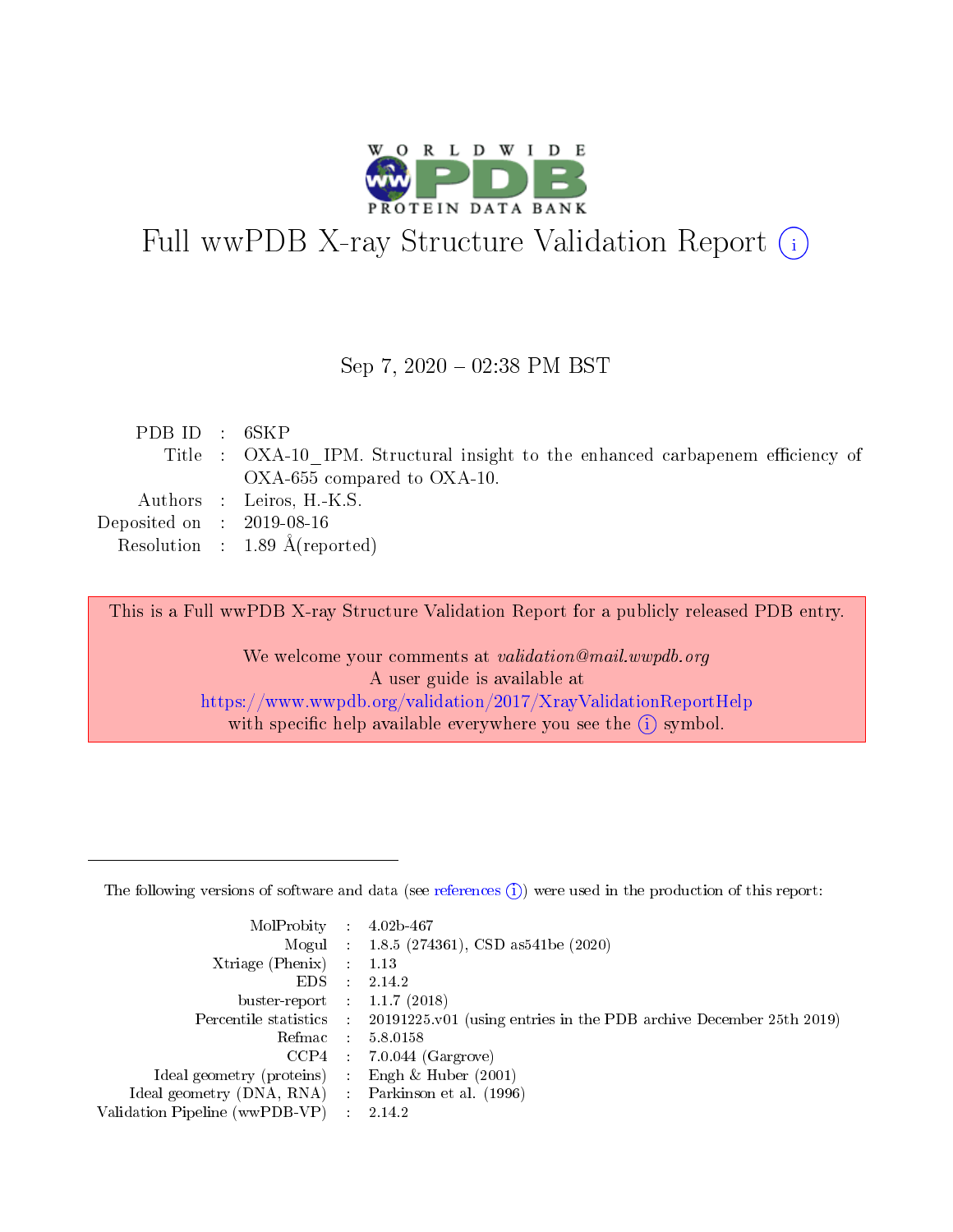# 1 [O](https://www.wwpdb.org/validation/2017/XrayValidationReportHelp#overall_quality)verall quality at a glance  $(i)$

The following experimental techniques were used to determine the structure: X-RAY DIFFRACTION

The reported resolution of this entry is 1.89 Å.

Percentile scores (ranging between 0-100) for global validation metrics of the entry are shown in the following graphic. The table shows the number of entries on which the scores are based.



| Metric                | Whole archive<br>$(\#\text{Entries})$ | Similar resolution<br>$(\#\text{Entries}, \text{resolution range}(\text{\AA}))$ |
|-----------------------|---------------------------------------|---------------------------------------------------------------------------------|
| $R_{free}$            | 130704                                | $6207(1.90-1.90)$                                                               |
| Clashscore            | 141614                                | $6847(1.90-1.90)$                                                               |
| Ramachandran outliers | 138981                                | $6760(1.90-1.90)$                                                               |
| Sidechain outliers    | 138945                                | $6760(1.90-1.90)$                                                               |
| RSRZ outliers         | 127900                                | $6082(1.90-1.90)$                                                               |

The table below summarises the geometric issues observed across the polymeric chains and their fit to the electron density. The red, orange, yellow and green segments on the lower bar indicate the fraction of residues that contain outliers for  $\geq=3$ , 2, 1 and 0 types of geometric quality criteria respectively. A grey segment represents the fraction of residues that are not modelled. The numeric value for each fraction is indicated below the corresponding segment, with a dot representing fractions  $\epsilon=5\%$  The upper red bar (where present) indicates the fraction of residues that have poor fit to the electron density. The numeric value is given above the bar.

| $\text{Mol}$ | $\vert$ Chain $\vert$ Length | Quality of chain |     |    |
|--------------|------------------------------|------------------|-----|----|
|              | 266                          | 10%<br>73%       | 18% | 8% |
|              | 266                          | 20%<br>75%       | 16% | 8% |

The following table lists non-polymeric compounds, carbohydrate monomers and non-standard residues in protein, DNA, RNA chains that are outliers for geometric or electron-density-fit criteria:

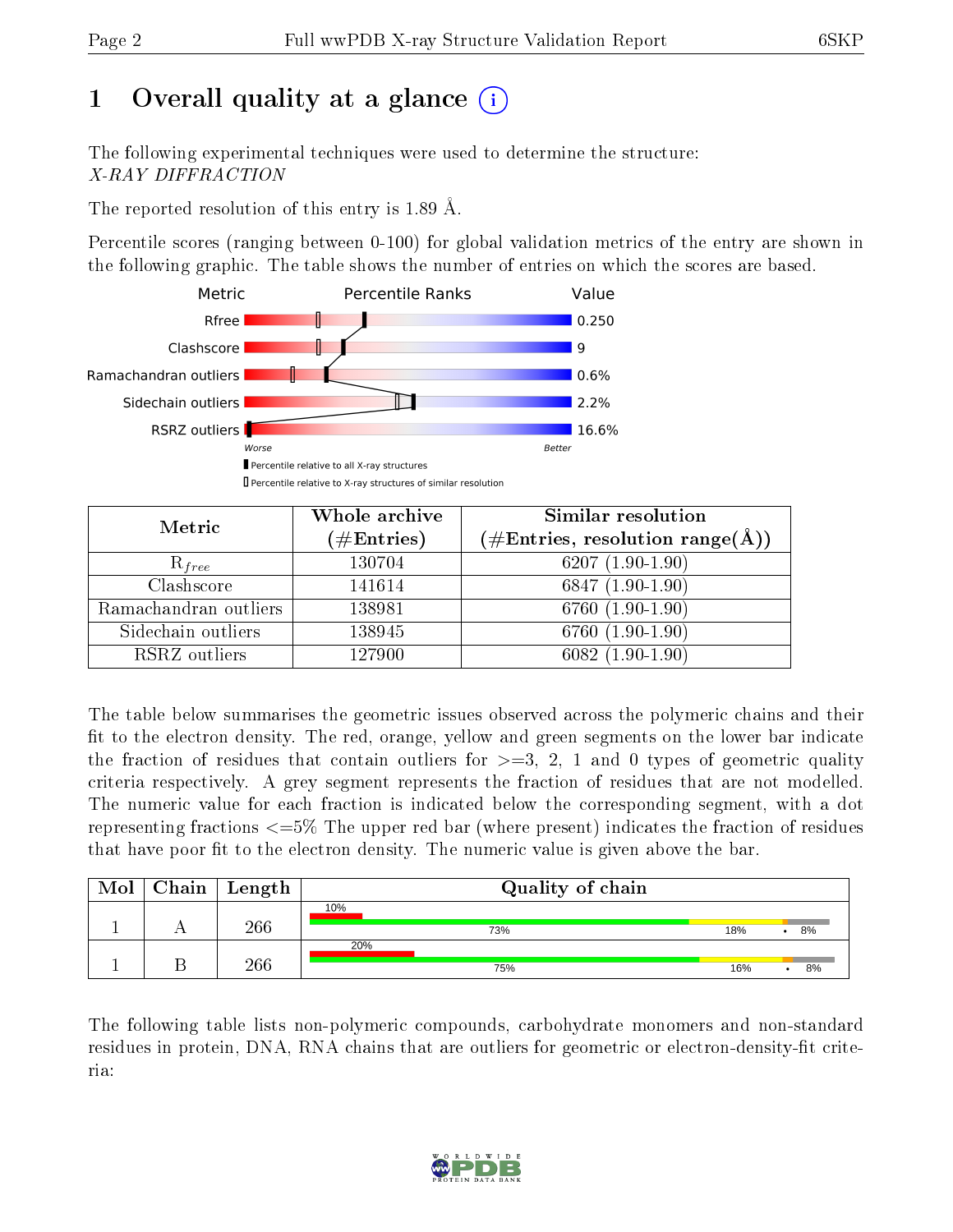|           |         |  |  | Mol   Type   Chain   Res   Chirality   Geometry   Clashes   Electron density |
|-----------|---------|--|--|------------------------------------------------------------------------------|
| $-3$   NA | A   302 |  |  |                                                                              |

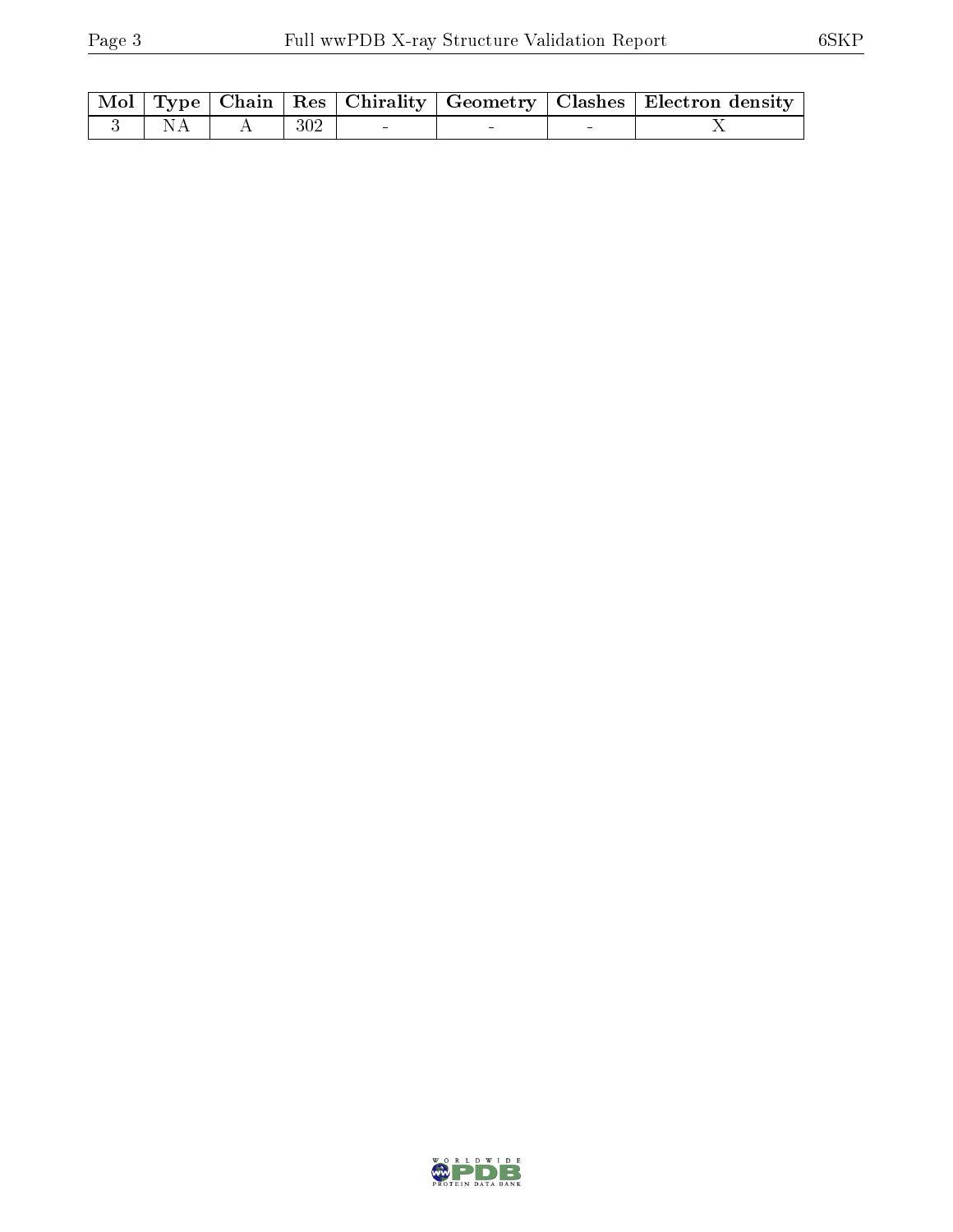# 2 Entry composition (i)

There are 5 unique types of molecules in this entry. The entry contains 8294 atoms, of which 3980 are hydrogens and 0 are deuteriums.

In the tables below, the ZeroOcc column contains the number of atoms modelled with zero occupancy, the AltConf column contains the number of residues with at least one atom in alternate conformation and the Trace column contains the number of residues modelled with at most 2 atoms.

• Molecule 1 is a protein called Beta-lactamase.

| Mol | Chain   Residues | Atoms         |                                                              |                        |   | $\rm ZeroOcc$   Alt $\rm Conf$   Trace |     |    |    |  |
|-----|------------------|---------------|--------------------------------------------------------------|------------------------|---|----------------------------------------|-----|----|----|--|
|     | 245              | Total<br>3953 | $\mathbf{C}$                                                 | H<br>1264 1972 332 379 | N |                                        |     | 20 | 11 |  |
|     | 246              | Total<br>3921 | $\overline{C}$ and $\overline{C}$ and $\overline{C}$<br>1255 | H<br>1956 329          | N | - 375                                  | - 6 | 38 |    |  |

• Molecule 2 is  $(5R)$ -5- $[(1S, 2R)$ -1-formyl-2-hydroxypropyl]-3- $[(2-\{[(E)\text{-}\v{i}minomethyl]amino\}e$ thyl)sulfanyl]-4,5-dihydro-1H-pyrrole-2-carbox ylic acid (three-letter code: IM2) (formula:  $C_{12}H_{19}N_3O_4S$ ) (labeled as "Ligand of Interest" by author).



|  | $Mol$   Chain   Residues |                 |           | Atoms                 |  |  | ZeroOcc   AltConf |  |
|--|--------------------------|-----------------|-----------|-----------------------|--|--|-------------------|--|
|  |                          | Total C H N O S |           |                       |  |  |                   |  |
|  |                          | -39 -           | 12 19 3 4 |                       |  |  |                   |  |
|  |                          | Total C H N O S |           |                       |  |  |                   |  |
|  |                          | 39              |           | $12 \quad 19 \quad 3$ |  |  |                   |  |

Molecule 3 is SODIUM ION (three-letter code: NA) (formula: Na).

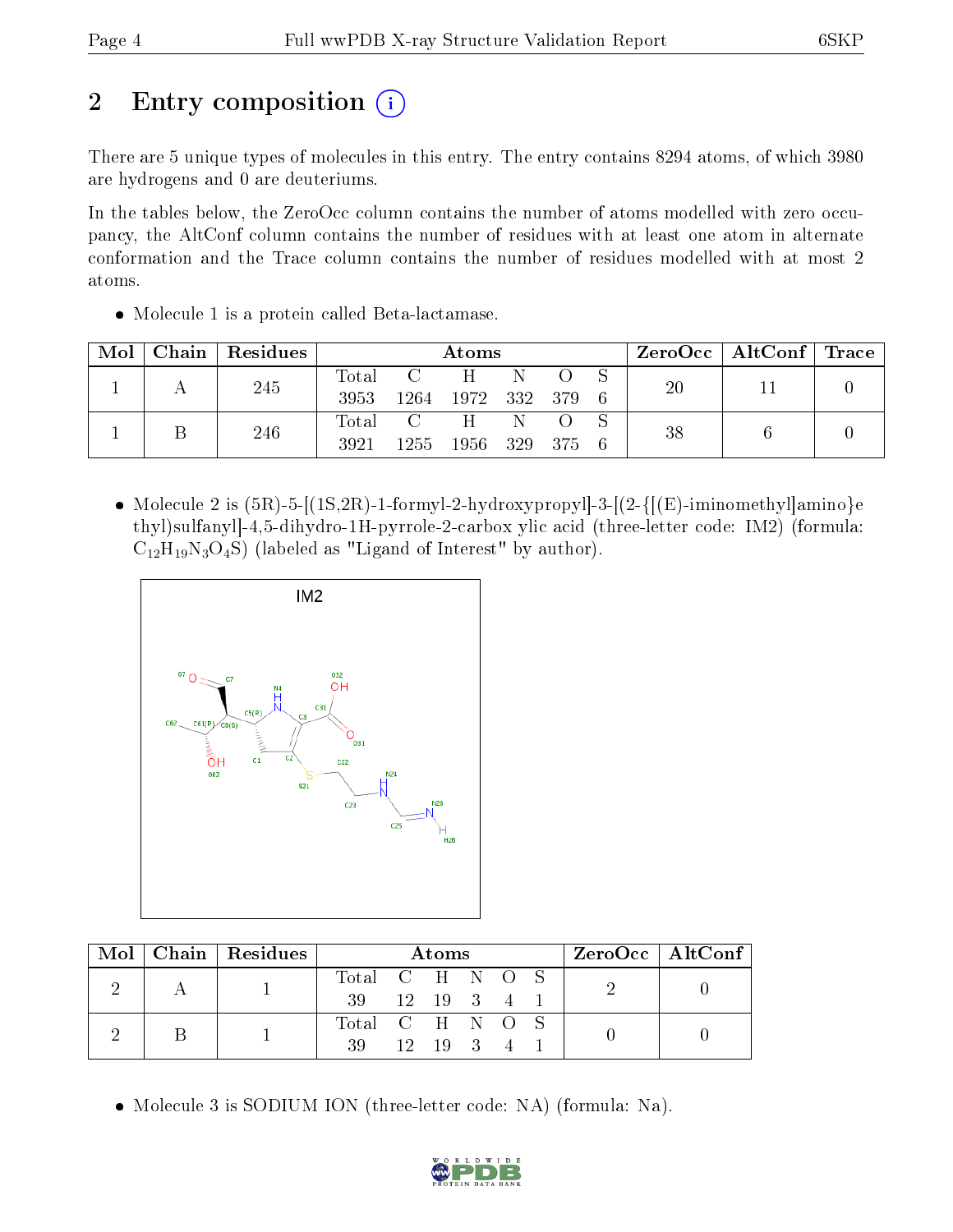|  | Mol   Chain   Residues | <b>Atoms</b> | $\mid$ ZeroOcc $\mid$ AltConf |  |
|--|------------------------|--------------|-------------------------------|--|
|  |                        | Na.<br>Fotal |                               |  |

 $\bullet$  Molecule 4 is TRIETHYLENE GLYCOL (three-letter code: PGE) (formula:  $\mathrm{C}_6\mathrm{H}_{14}\mathrm{O}_4).$ 



| $\bf{Mol} \perp$ | $\mid$ Chain $\mid$ Residues | Atoms     |  |  | $ZeroOcc \mid AltConf \mid$ |  |
|------------------|------------------------------|-----------|--|--|-----------------------------|--|
|                  |                              | Total C H |  |  |                             |  |
|                  |                              |           |  |  |                             |  |

 $\bullet\,$  Molecule 5 is water.

|   | Mol   Chain   Residues | Atoms               | $ZeroOcc \mid AltConf \mid$ |
|---|------------------------|---------------------|-----------------------------|
| 5 | 194                    | Total<br>194<br>194 |                             |
| h | 123                    | Total<br>123<br>123 |                             |

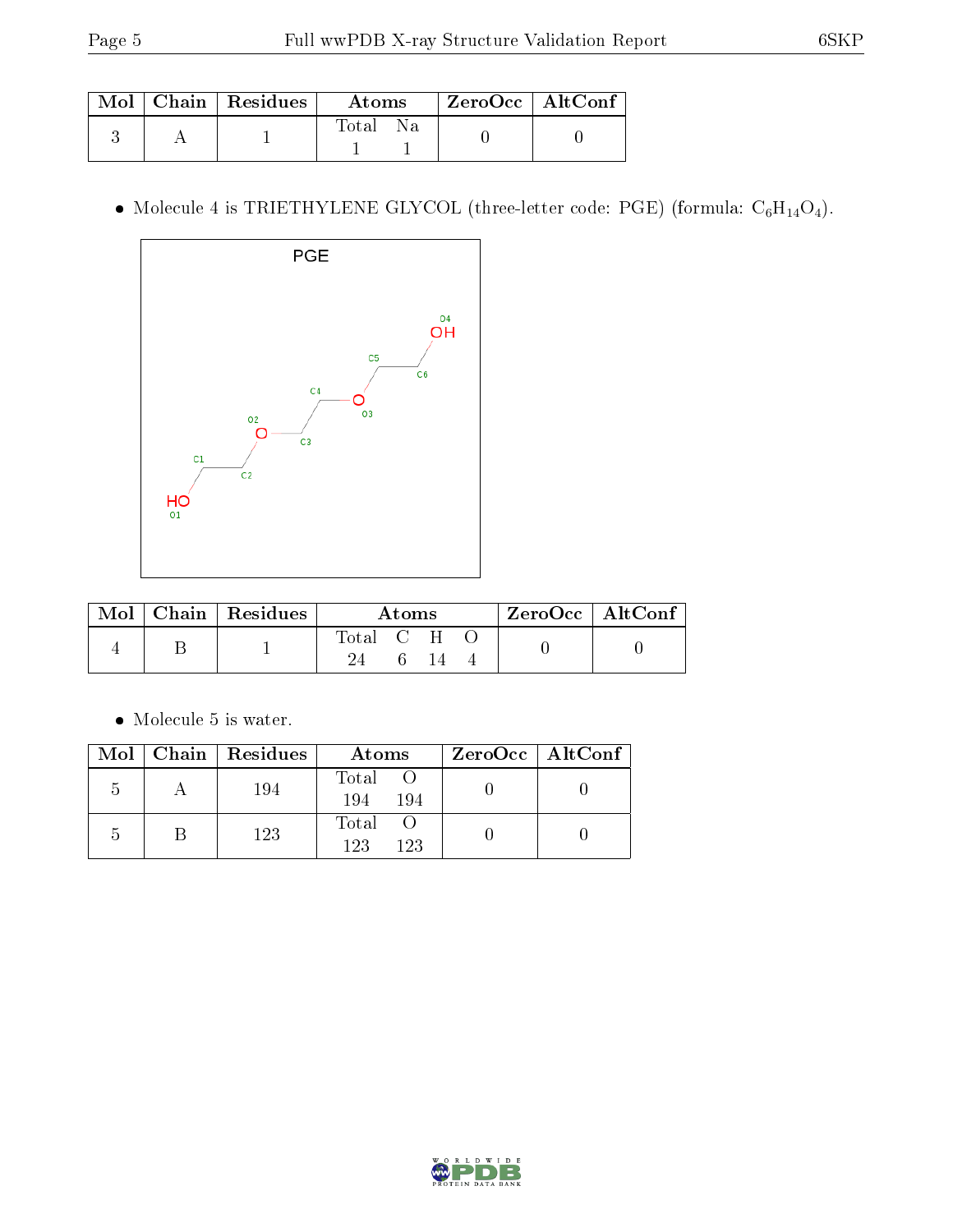# 3 Residue-property plots  $(i)$

These plots are drawn for all protein, RNA, DNA and oligosaccharide chains in the entry. The first graphic for a chain summarises the proportions of the various outlier classes displayed in the second graphic. The second graphic shows the sequence view annotated by issues in geometry and electron density. Residues are color-coded according to the number of geometric quality criteria for which they contain at least one outlier: green  $= 0$ , yellow  $= 1$ , orange  $= 2$  and red  $= 3$  or more. A red dot above a residue indicates a poor fit to the electron density ( $RSRZ > 2$ ). Stretches of 2 or more consecutive residues without any outlier are shown as a green connector. Residues present in the sample, but not in the model, are shown in grey.



• Molecule 1: Beta-lactamase

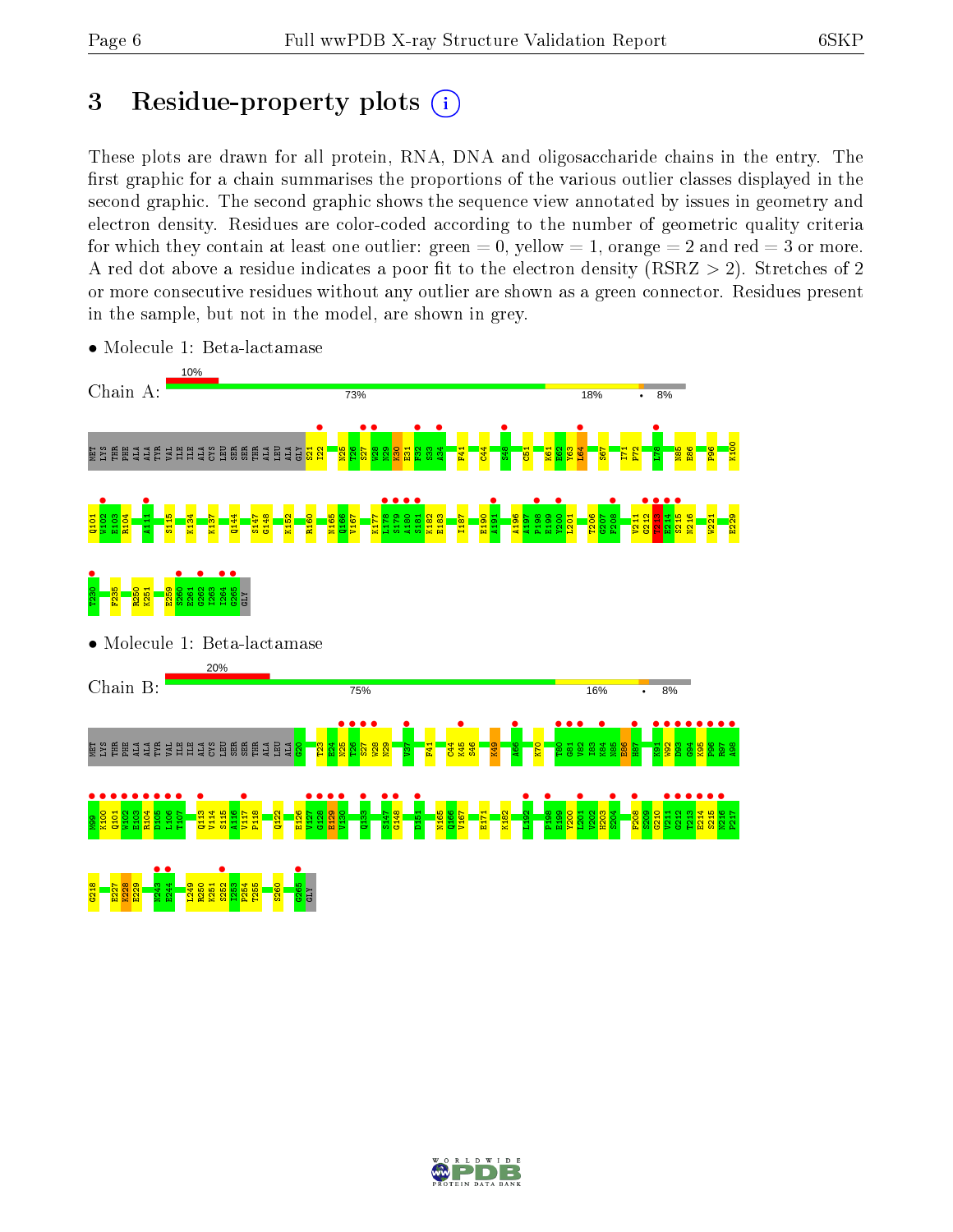## 4 Data and refinement statistics  $(i)$

| Property                                                             | Value                                           | Source     |
|----------------------------------------------------------------------|-------------------------------------------------|------------|
| Space group                                                          | P 21 21 21                                      | Depositor  |
| Cell constants                                                       | 124.79Å<br>94.93Å<br>48.48Å                     | Depositor  |
| a, b, c, $\alpha$ , $\beta$ , $\gamma$                               | $90.00^\circ$<br>$90.00^\circ$<br>$90.00^\circ$ |            |
| Resolution $(A)$                                                     | 45.00<br>1.89<br>$\frac{1}{2}$                  | Depositor  |
|                                                                      | 45.19<br>$-1.89$                                | <b>EDS</b> |
| % Data completeness                                                  | $99.0(45.00-1.89)$                              | Depositor  |
| (in resolution range)                                                | 99.2 (45.19-1.89)                               | <b>EDS</b> |
| $R_{merge}$                                                          | 0.17                                            | Depositor  |
| $\mathrm{R}_{sym}$                                                   | $(No\bar{t}$ available)                         | Depositor  |
| $\langle I/\sigma(I) \rangle$ <sup>1</sup>                           | $\overline{1.08}$ (at $\overline{1.89A}$ )      | Xtriage    |
| Refinement program                                                   | PHENIX 1.14 3260, PHENIX 1.14 3260              | Depositor  |
| $R, R_{free}$                                                        | $\overline{0.216}$ , 0.248                      | Depositor  |
|                                                                      | $0.217$ ,<br>0.250                              | DCC        |
| $R_{free}$ test set                                                  | 2100 reflections $(4.51\%)$                     | wwPDB-VP   |
| Wilson B-factor $(A^2)$                                              | $28.5\,$                                        | Xtriage    |
| Anisotropy                                                           | 0.419                                           | Xtriage    |
| Bulk solvent $k_{sol}(e/\mathring{A}^3)$ , $B_{sol}(\mathring{A}^2)$ | $0.38$ , 49.9                                   | <b>EDS</b> |
| L-test for twinning <sup>2</sup>                                     | $< L >$ = 0.49, $< L2$ = 0.32                   | Xtriage    |
| Estimated twinning fraction                                          | No twinning to report.                          | Xtriage    |
| $F_o, F_c$ correlation                                               | 0.92                                            | <b>EDS</b> |
| Total number of atoms                                                | 8294                                            | wwPDB-VP   |
| Average B, all atoms $(A^2)$                                         | 40.0                                            | wwPDB-VP   |

Xtriage's analysis on translational NCS is as follows: The largest off-origin peak in the Patterson function is  $5.20\%$  of the height of the origin peak. No significant pseudotranslation is detected.

<sup>&</sup>lt;sup>2</sup>Theoretical values of  $\langle |L| \rangle$ ,  $\langle L^2 \rangle$  for acentric reflections are 0.5, 0.333 respectively for untwinned datasets, and 0.375, 0.2 for perfectly twinned datasets.



<span id="page-6-1"></span><span id="page-6-0"></span><sup>1</sup> Intensities estimated from amplitudes.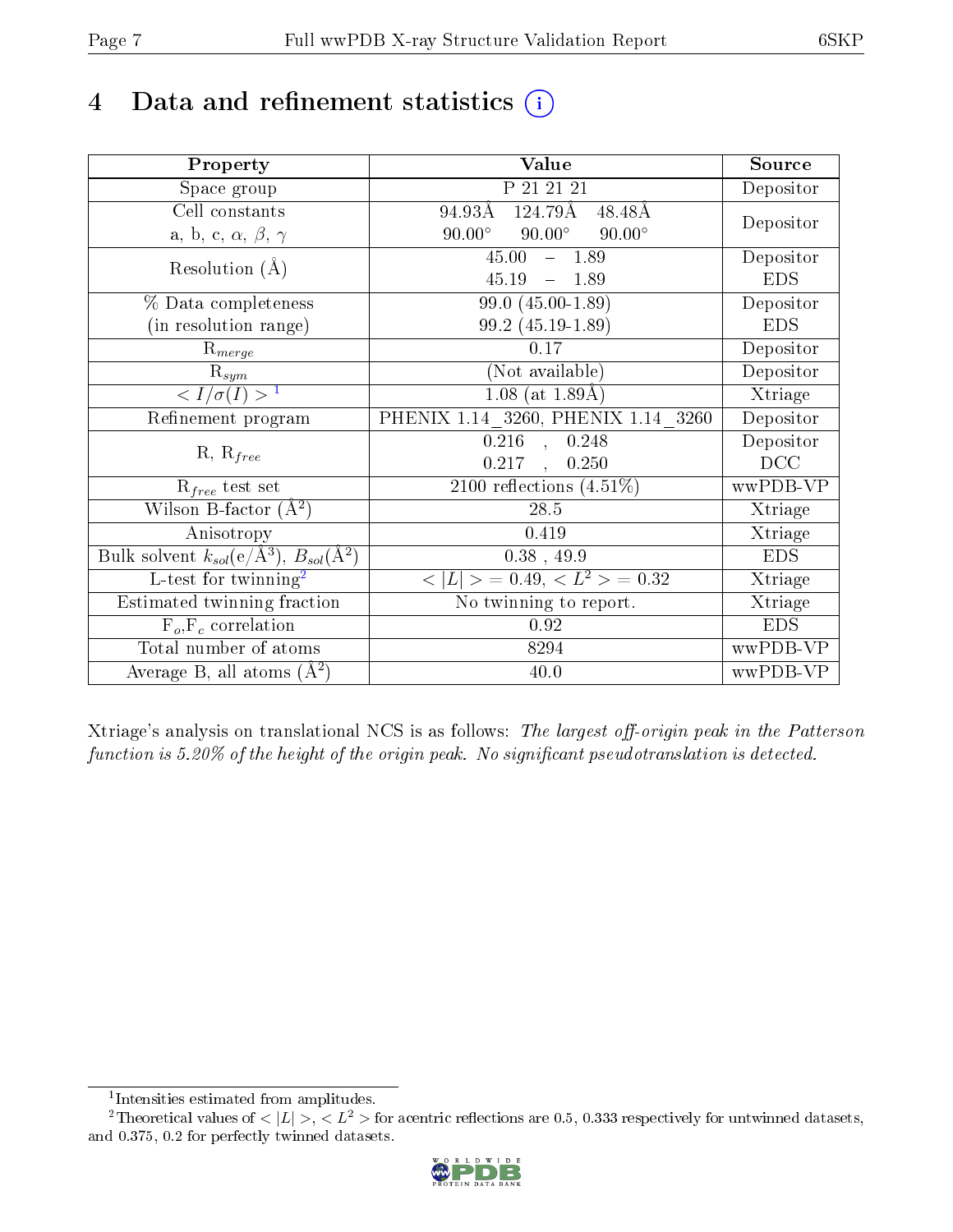# 5 Model quality  $(i)$

## 5.1 Standard geometry  $(i)$

Bond lengths and bond angles in the following residue types are not validated in this section: NA, IM2, PGE, KCX

The Z score for a bond length (or angle) is the number of standard deviations the observed value is removed from the expected value. A bond length (or angle) with  $|Z| > 5$  is considered an outlier worth inspection. RMSZ is the root-mean-square of all Z scores of the bond lengths (or angles).

| Mol | Chain |      | Bond lengths       | Bond angles |                    |  |
|-----|-------|------|--------------------|-------------|--------------------|--|
|     |       | RMSZ | $\# Z >5$          | RMSZ        | # $ Z  > 5$        |  |
|     |       | 0.64 | 0/2044             | 0.75        | $1/2761$ $(0.0\%)$ |  |
|     |       | 0.68 | $3/2022$ $(0.1\%)$ | 0.73        | $2/2732(0.1\%)$    |  |
| AĦ  | АH    | 0.66 | $3/4066$ $(0.1\%)$ | 0.74        | $3/5493(0.1\%)$    |  |

Chiral center outliers are detected by calculating the chiral volume of a chiral center and verifying if the center is modelled as a planar moiety or with the opposite hand.A planarity outlier is detected by checking planarity of atoms in a peptide group, atoms in a mainchain group or atoms of a sidechain that are expected to be planar.

|  | $\mid$ Mol $\mid$ Chain $\mid$ #Chirality outliers $\mid$ #Planarity outliers $'$ |
|--|-----------------------------------------------------------------------------------|
|  |                                                                                   |

| Mol |      |                   | Chain   Res   Type   Atoms | Z       | Observed( $\AA$ )   Ideal( $\AA$ ) |      |
|-----|------|-------------------|----------------------------|---------|------------------------------------|------|
|     | 129. | $\sim$ GLU $^{+}$ | CD-OE2                     | 11 73   | ' .38                              | 1.25 |
|     | 129  | GLU               | CB-CG                      | -8.82   | 1.35                               | 1.52 |
|     | 129  | GLU               | CD-OE1                     | 1 -5.33 | l .19                              | 1.25 |

All (3) bond length outliers are listed below:

All (3) bond angle outliers are listed below:

| Mol | Chain |      | $Res$ Type | Atoms      |       | $\lambda$ Observed $(^\circ)$ | $\text{Ideal}(\textsuperscript{o})$ |
|-----|-------|------|------------|------------|-------|-------------------------------|-------------------------------------|
|     |       | 129  | GLU        | OE1-CD-OE2 | -6.89 | 115 03                        | 123-30                              |
|     |       | 64   | LEH        | CA-CB-CG   | 5.75  | 128.51                        | 115.30                              |
|     |       | 129. | GLU        | CG-CD-OE1  | 5.64  | 129.57                        | 118.30                              |

There are no chirality outliers.

All (1) planarity outliers are listed below:

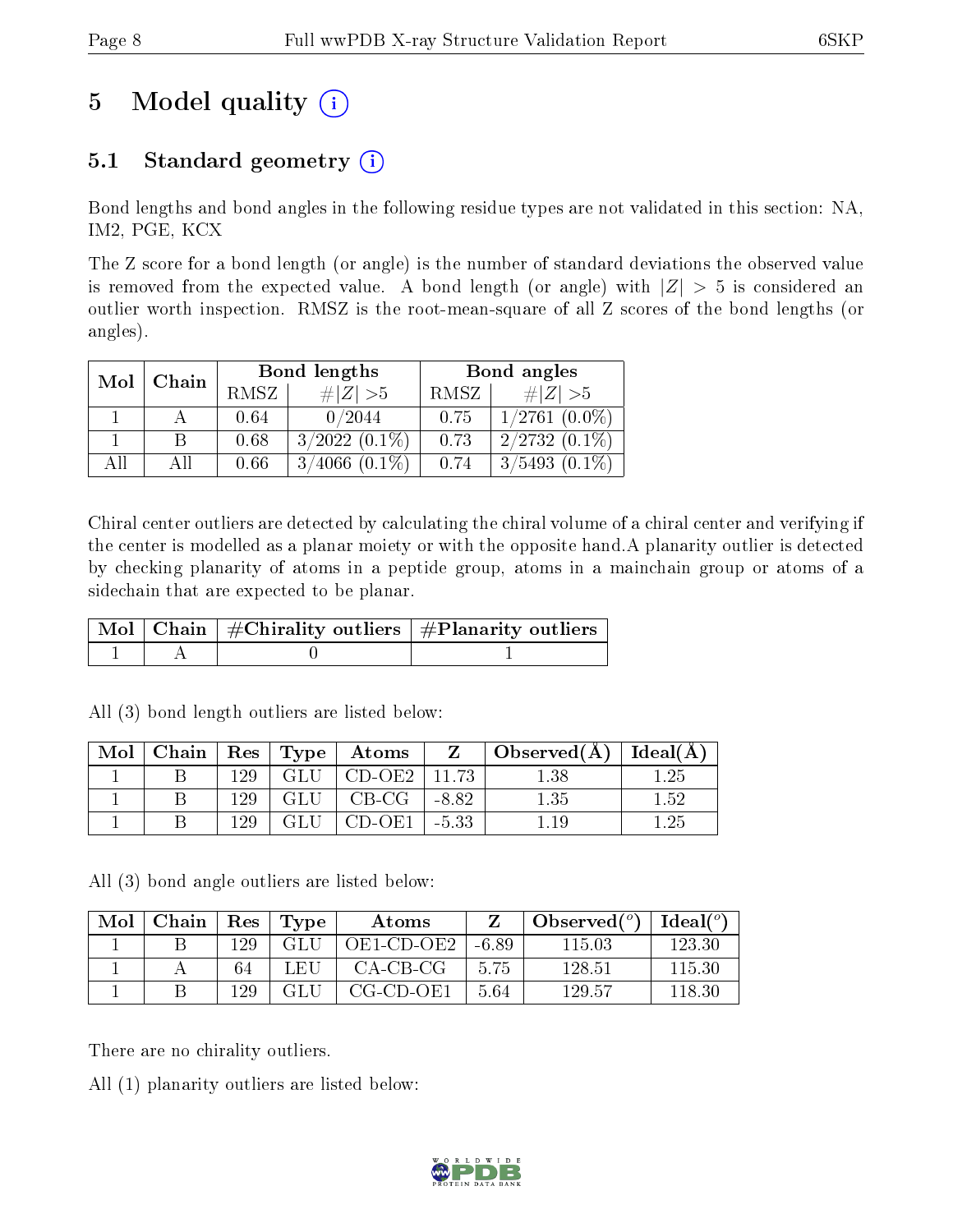| $\mid$ Mol $\mid$ Chain | $\perp$ Res . |  | $\vert$ Type $\vert$ Group $\vert$ |
|-------------------------|---------------|--|------------------------------------|
|                         | 213 B         |  | THR   Peptide                      |

### 5.2 Too-close contacts  $(i)$

In the following table, the Non-H and H(model) columns list the number of non-hydrogen atoms and hydrogen atoms in the chain respectively. The H(added) column lists the number of hydrogen atoms added and optimized by MolProbity. The Clashes column lists the number of clashes within the asymmetric unit, whereas Symm-Clashes lists symmetry related clashes.

| Mol | Chain | Non-H | H (model) | H(added) | Clashes | <b>Symm-Clashes</b> |
|-----|-------|-------|-----------|----------|---------|---------------------|
|     | 宀     | 1981  | 1972      | 1924     | 33      |                     |
|     | В     | 1965  | 1956      | 1933     | 41      |                     |
| 2   | Α     | 20    | 19        | 16       |         |                     |
| 2   | В     | 20    | 19        | 16       | 4       |                     |
| 3   | А     |       |           |          | U       |                     |
| 4   | В     | 10    | 14        | 14       | 2       |                     |
| 5   | А     | 194   |           |          | 10      | 5                   |
| 5   | В     | 123   |           |          | 16      | 3                   |
| All | All   | 4314  | 3980      | 3903     | 73      |                     |

The all-atom clashscore is defined as the number of clashes found per 1000 atoms (including hydrogen atoms). The all-atom clashscore for this structure is 9.

All (73) close contacts within the same asymmetric unit are listed below, sorted by their clash magnitude.

| $\boldsymbol{\mathrm{Atom}\text{-}1}$ | Atom-2              | Interatomic      | Clash         |
|---------------------------------------|---------------------|------------------|---------------|
|                                       |                     | distance $(\AA)$ | overlap $(A)$ |
| 1:A:147:SER:O                         | 5:A:401:HOH:O       | 1.70             | 1.09          |
| 1: B: 251: LYS:O                      | 5:B:401:HOH:O       | 1.72             | 1.06          |
| 1:A:31:GLU:OE2                        | 5:A:402:HOH:O       | 1.77             | 1.02          |
| 1:B:171:GLU:OE1                       | 5:B:402:HOH:O       | 1.81             | 0.98          |
| 1:B:255:THR:N                         | 5:B:401:HOH:O       | 2.00             | 0.95          |
| 4:B:302:PGE:O2                        | 5:B:403:HOH:O       | 1.87             | 0.90          |
| 4:B:302:PGE:O1                        | 5:B:404:HOH:O       | 1.91             | 0.89          |
| 1:A:21:SER:N                          | 5:A:405:HOH:O       | 2.06             | 0.88          |
| 1:B:25:ASN:OD1                        | 1:B:27:SER:OG       | 1.92             | 0.85          |
| 1: A:86: GLU:OE1                      | 5:A:404:HOH:O       | 2.05             | 0.75          |
| 1: A:104: ARG:NH1                     | 5:A:409:HOH:O       | 2.23             | 0.70          |
| 1:B:228:LYS:HD3                       | 1: B: 229: GLU: HG3 | 1.72             | 0.70          |
| 1: A:190: GLU:OE2                     | 5:A:406:HOH:O       | 2.11             | 0.69          |
| 1:B:148:GLY:O                         | 5:B:405:HOH:O       | 2.11             | 0.67          |
| 1: A: 134: LYS: NZ                    | 5:A:403:HOH:O       | 1.94             | 0.66          |

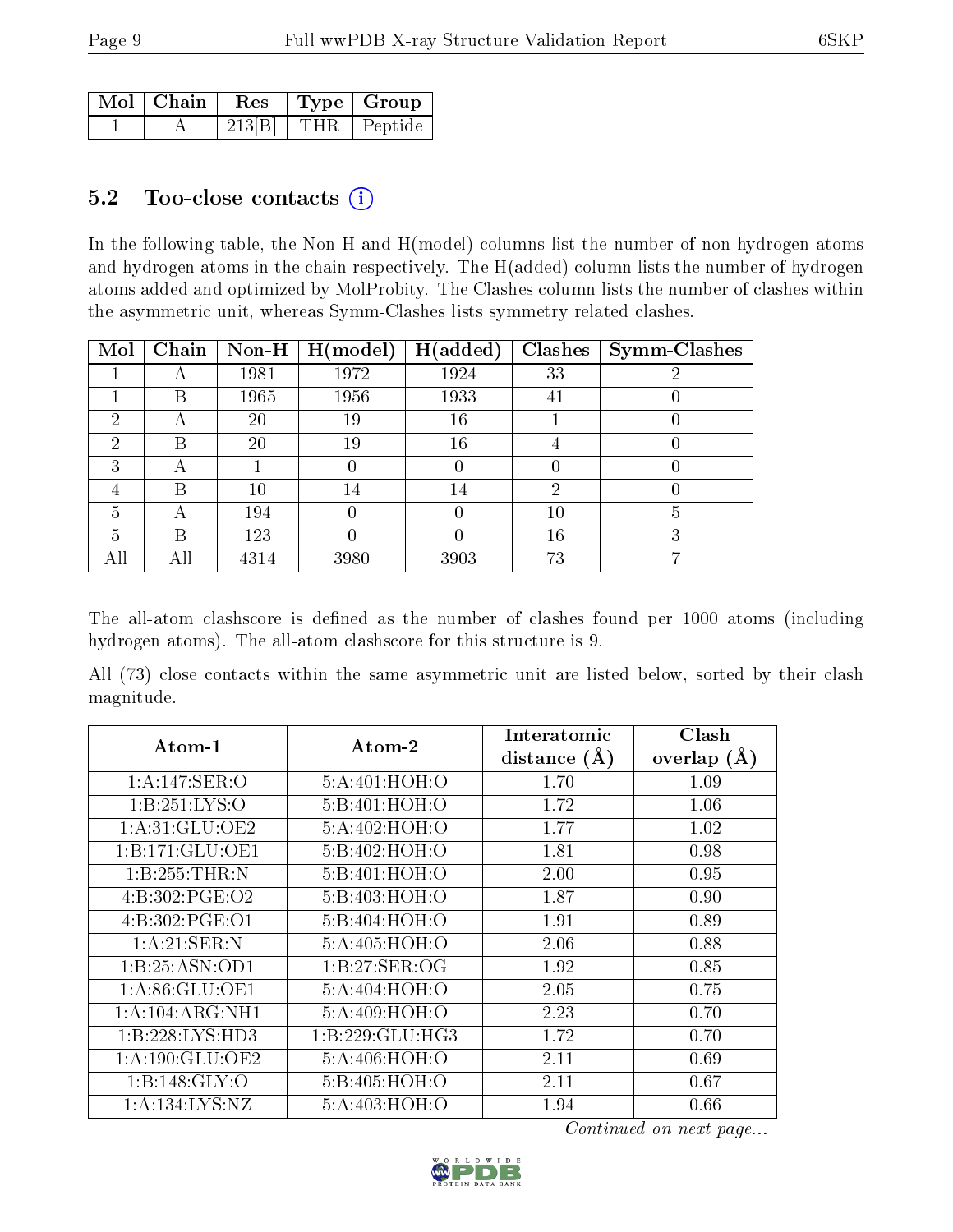| Continuea from previous page |                     | Interatomic       | Clash             |  |
|------------------------------|---------------------|-------------------|-------------------|--|
| Atom-1                       | Atom-2              | distance $(\AA)$  | overlap $(\AA)$   |  |
| 1:B:250:ARG:NH2              | 2:B:301:IM2:O31     | 2.18              | 0.65              |  |
| 1: A:182:LYS:NZ              | 1:B:86[B]:GLU:OE1   | 2.17              | 0.65              |  |
| 1:A:211:VAL:O                | 1:A:213[B]:THR:OG1  | 2.16              | 0.64              |  |
| 1:A:259:GLU:OE2              | 5:A:407:HOH:O       | 2.15              | 0.64              |  |
| 1:A:148:GLY:O                | 1: A: 152: LYS: HE3 | 1.98              | 0.63              |  |
| 1:B:203:HIS:HD2              | 5:B:456:HOH:O       | 1.83              | 0.61              |  |
| 1:B:23[B]:THR:HG23           | 5:B:454:HOH:O       | 1.99              | 0.61              |  |
| 1:B:46:SER:O                 | 1:B:49:LYS:HD3      | 2.01              | 0.60              |  |
| 1:B:182:LYS:NZ               | 5:BA12:HOH:O        | 2.38              | 0.56              |  |
| 1:B:27:SER:O                 | 1:B:29:ASN:N        | 2.39              | 0.56              |  |
| 1:B:250:ARG:HH12             | 2:B:301:IM2:C31     | 2.19              | 0.55              |  |
| 1:A:221:TRP:O                | 1:A:250:ARG:HD2     | $\overline{2.07}$ | 0.55              |  |
| 1:B:101:GLN:HB2              | 1:B:114:VAL:CG2     | 2.37              | 0.55              |  |
| 1: B: 45: LYS: NZ            | 5:B:414:HOH:O       | 2.39              | $0.54\,$          |  |
| 1:B:208:PHE:N                | 2:B:301:IM2:O7      | 2.38              | 0.54              |  |
| 1:A:22:ILE:HD12              | 1: A:51: CYS:O      | 2.08              | 0.53              |  |
| 1:B:49:LYS:HE2               | 1:B:171:GLU:OE2     | 2.08              | 0.52              |  |
| 1: A: 61: LYS: HD3           | 1: A:63:TYR:OH      | 2.09              | 0.52              |  |
| 1:A:213[B]:THR:HG22          | 1:A:215[B]:SER:H    | $\overline{1.75}$ | $\overline{0.51}$ |  |
| 1:B:129:GLU:HG3              | 5:B:504:HOH:O       | 2.11              | 0.50              |  |
| 1: A:25:ASN:OD1              | 1:A:27:SER:HB3      | 2.11              | 0.50              |  |
| 1:B:92:TRP:CZ3               | 1:B:95:LYS:O        | 2.64              | 0.50              |  |
| 1: A:100: LYS: NZ            | 5:A:418:HOH:O       | 2.45              | 0.49              |  |
| 1:A:86:GLU:HB2               | 1:A:187:ILE:HG12    | 1.94              | 0.49              |  |
| 1: A:67: SER:OG              | 1:A:115[B]:SER:OG   | 2.27              | 0.49              |  |
| 1:A:213[B]:THR:HA            | 1:A:216:ASN:H       | 1.76              | 0.49              |  |
| 1: A: 183: GLU: OE2          | 1:B:182:LYS:HD3     | 2.13              | 0.49              |  |
| 1:B:214:GLU:O                | 1:B:215:SER:CB      | 2.61              | 0.47              |  |
| 1:B:254:PRO:HG2              | 5:B:401:HOH:O       | 2.14              | 0.47              |  |
| 1: B: 44: CYS: SG            | 1:B:167[A]:VAL:HG11 | 2.53              | 0.47              |  |
| 1:B:122:GLN:O                | 1:B:126:GLU:HG3     | 2.14              | 0.47              |  |
| 1: A:44: CYS:SG              | 1: A:167: VAL:HGI1  | 2.55              | 0.47              |  |
| 1:B:41:PHE:CE2               | 1:B:254:PRO:HB3     | 2.50              | 0.46              |  |
| 1:B:113:GLN:OE1              | 5:B:407:HOH:O       | 2.20              | 0.46              |  |
| 1:B:249:LEU:HA               | 1:B:252:SER:OG      | 2.16              | 0.46              |  |
| $1:B:200:TTYR:H\overline{A}$ | 1:B:227:GLU:O       | 2.16              | 0.45              |  |
| 1:B:115:SER:HB3              | 2:B:301:IM2:H51     | 1.99              | 0.44              |  |
| 1: A:229: GLU:OE2            | 1:B:104:ARG:NH2     | 2.51              | 0.44              |  |
| 1:A:85:ASN:HB2               | 5:B:412:HOH:O       | 2.18              | 0.43              |  |
| 1:B:49:LYS:HD2               | 1:B:49:LYS:HA       | 1.83              | 0.43              |  |
| 1:B:101:GLN:HB2              | 1:B:114:VAL:HG21    | 2.01              | 0.43              |  |

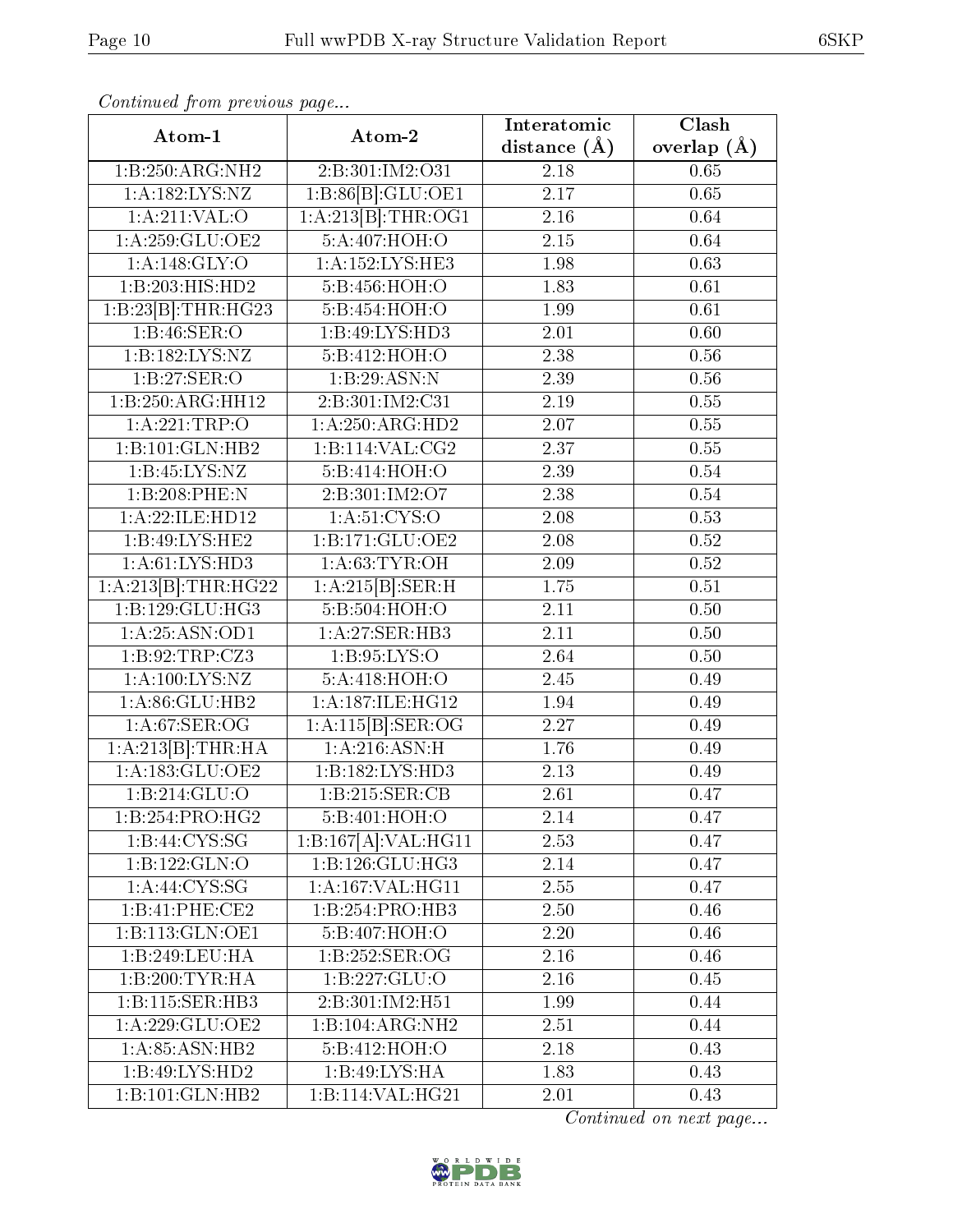| Atom-1                        | Atom-2                        | Interatomic<br>distance $(A)$ | Clash<br>overlap $(\AA)$ |
|-------------------------------|-------------------------------|-------------------------------|--------------------------|
| 1: A:64:LEU:HD22              | $1: A:160:ARG:\overline{NH1}$ | 2.34                          | 0.43                     |
| 1:B:117:VAL:N                 | 1:B:118:PRO:CD                | 2.82                          | 0.42                     |
| 1:B:210:GLY:O                 | 1:B:218:GLY:HA3               | 2.19                          | 0.42                     |
| 1:A:71:ILE:HB                 | 1:A:72:PRO:CD                 | 2.49                          | 0.42                     |
| 1: A: 137: LYS: HG2           | 1:A:144:GLN:OE1               | 2.20                          | 0.42                     |
| 1:A:196:ALA:HA                | 1:A:201:LEU:HD23              | 2.01                          | 0.42                     |
| 1: A:27: SER:O                | 1: A:30: LYS: HG2             | 2.20                          | 0.42                     |
| 1:B:260:SER:OG                | 5:B:406:HOH:O                 | 2.19                          | 0.42                     |
| 1:A:41:PHE:CE2                | 1: A: 235: PHE: HB2           | 2.54                          | 0.42                     |
| 1:B:86[B]:GLU:H               | 1:B:86[B]:GLU:CD              | 2.24                          | 0.41                     |
| 1:B:227:GLU:HG3               | 5:B:456:HOH:O                 | 2.21                          | 0.41                     |
| 5:A:406:HOH:O                 | 1:B:227:GLU:OE1               | 2.22                          | 0.41                     |
| 1: A:206:THR:CG2              | 1:A:251:LYS:HE2               | 2.51                          | 0.41                     |
| $1:A:250:A\overline{RG:HH12}$ | 2:A:301:IM2:C31               | 2.34                          | 0.40                     |

All (7) symmetry-related close contacts are listed below. The label for Atom-2 includes the symmetry operator and encoded unit-cell translations to be applied.

| Atom-1         | Atom-2                    | Interatomic<br>distance $(\AA)$ | Clash<br>overlap $(A)$ |
|----------------|---------------------------|---------------------------------|------------------------|
| 5:A:593:HOH:O  | 5:B:523:HOH:O[3 547]      | 1.97                            | 0.23                   |
| 1: A:96:PRO:O  | $1:A:137:LYS:NZ[2 \ 455]$ | 1.97                            | 0.23                   |
| 5:A:561:HOH:O  | 5:B:425:HOH:O[3 547]      | 2.08                            | 0.12                   |
| 5:A:480:HOH:O  | 5:A:514:HOH:O[2 454]      | 2.16                            | 0.04                   |
| 1: A:96: PRO:O | 1:A:137:LYS:HZ2[2 455]    | 1.57                            | 0.03                   |
| 5:A:547:HOH:O  | 5:B:499:HOH:O[3 547]      | 2.18                            | 0.02                   |
| 5:A:408:HOH:O  | 5:A:510:HOH:O[2]<br>455   | 2.19                            | 0.01                   |

### 5.3 Torsion angles (i)

#### 5.3.1 Protein backbone (i)

In the following table, the Percentiles column shows the percent Ramachandran outliers of the chain as a percentile score with respect to all X-ray entries followed by that with respect to entries of similar resolution.

The Analysed column shows the number of residues for which the backbone conformation was analysed, and the total number of residues.

| $\mid$ Mol $\mid$ Chain $\mid$ | Analysed                                |  |           | Favoured   Allowed   Outliers   Percentiles |
|--------------------------------|-----------------------------------------|--|-----------|---------------------------------------------|
|                                | $253/266$ (95\%)   241 (95\%)   8 (3\%) |  | $-4(2\%)$ | $\boxed{9}$ $\boxed{2}$                     |

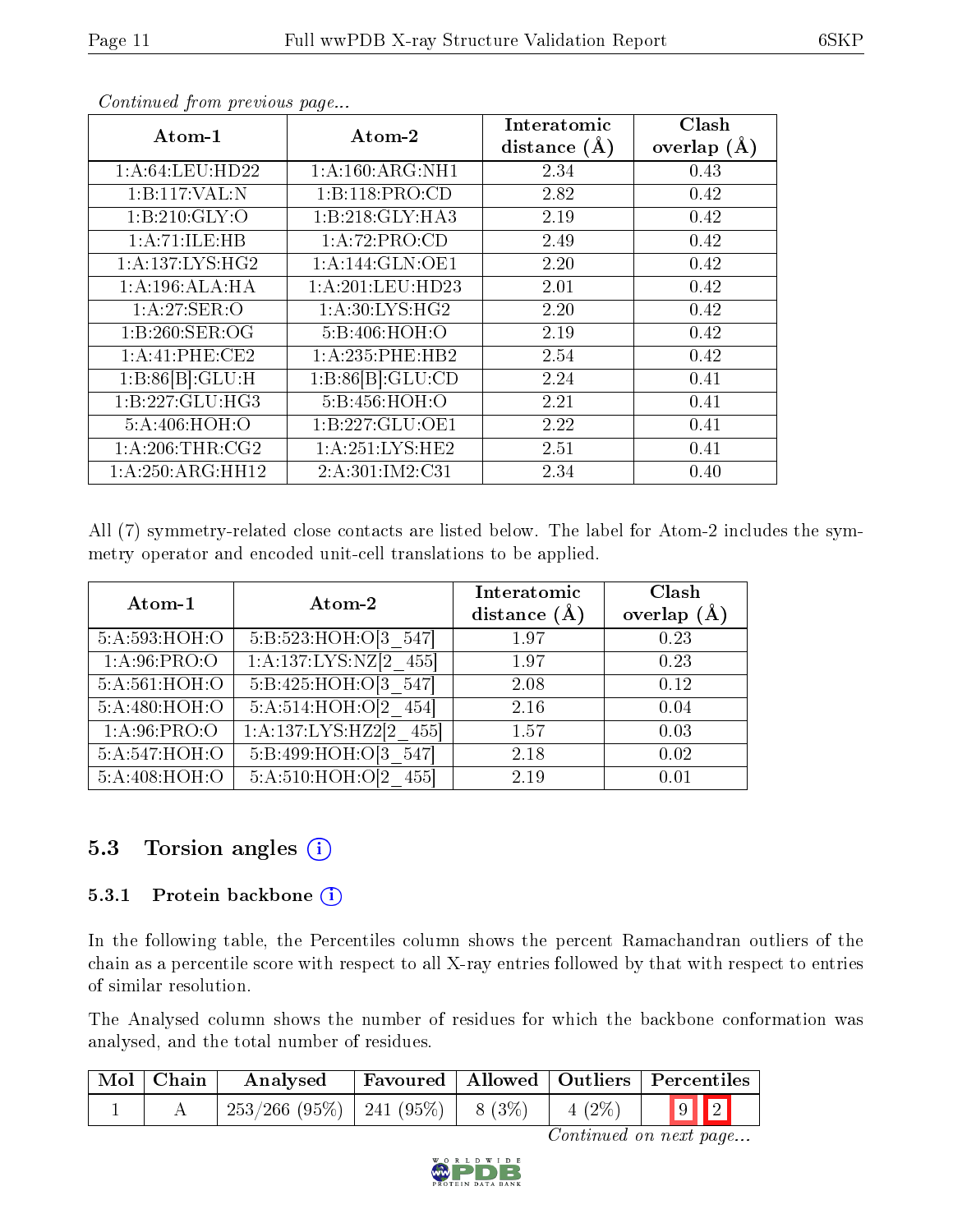|     | Mol   Chain | Contentation provided to page<br>Analysed | Favoured   Allowed   Outliers   Percentiles |           |          |               |    |
|-----|-------------|-------------------------------------------|---------------------------------------------|-----------|----------|---------------|----|
|     |             | $249/266$ (94\%)   239 (96\%)             |                                             | $9(4\%)$  | $1(0\%)$ | 34            | 24 |
| All | All         | $502/532(94\%)$                           | 480 (96%)                                   | $-17(3%)$ | $5(1\%)$ | $\sqrt{25}$ 6 |    |

All (5) Ramachandran outliers are listed below:

| Mol | Chain | Res    | <b>Type</b> |
|-----|-------|--------|-------------|
|     |       | 213[A] | <b>THR</b>  |
|     |       | 213 B  | <b>THR</b>  |
|     |       | 212[A] | <b>GLY</b>  |
|     |       | 212 B  | GLY         |
|     |       | 28     | TRP         |

#### 5.3.2 Protein sidechains  $(i)$

In the following table, the Percentiles column shows the percent sidechain outliers of the chain as a percentile score with respect to all X-ray entries followed by that with respect to entries of similar resolution.

The Analysed column shows the number of residues for which the sidechain conformation was analysed, and the total number of residues.

| Mol | $\mid$ Chain $\mid$ | Analysed         |              |           | Rotameric   Outliers   Percentiles |  |  |
|-----|---------------------|------------------|--------------|-----------|------------------------------------|--|--|
|     |                     | $218/223(98\%)$  | $214(98\%)$  | $4(2\%)$  | 55<br>59                           |  |  |
|     |                     | $215/223(96\%)$  | 209(97%)     | 6 $(3%)$  | 36 <br>43                          |  |  |
| All | All                 | $433/446$ (97\%) | 423 $(98\%)$ | $10(2\%)$ | 45<br>52                           |  |  |

All (10) residues with a non-rotameric sidechain are listed below:

| Mol | Chain | Res   | Type       |
|-----|-------|-------|------------|
| 1   | А     | 30    | <b>LYS</b> |
| 1   | A     | 101   | <b>GLN</b> |
| 1   | A     | 165   | <b>ASN</b> |
| 1   | A     | 177   | <b>LYS</b> |
| 1   | В     | 49    | <b>LYS</b> |
| 1   | В     | 86[A] | GLU        |
| 1   | B     | 86 B  | GLU        |
| 1   | R     | 100   | <b>LYS</b> |
|     |       | 165   | ASN        |
|     |       | 228   | LYS        |

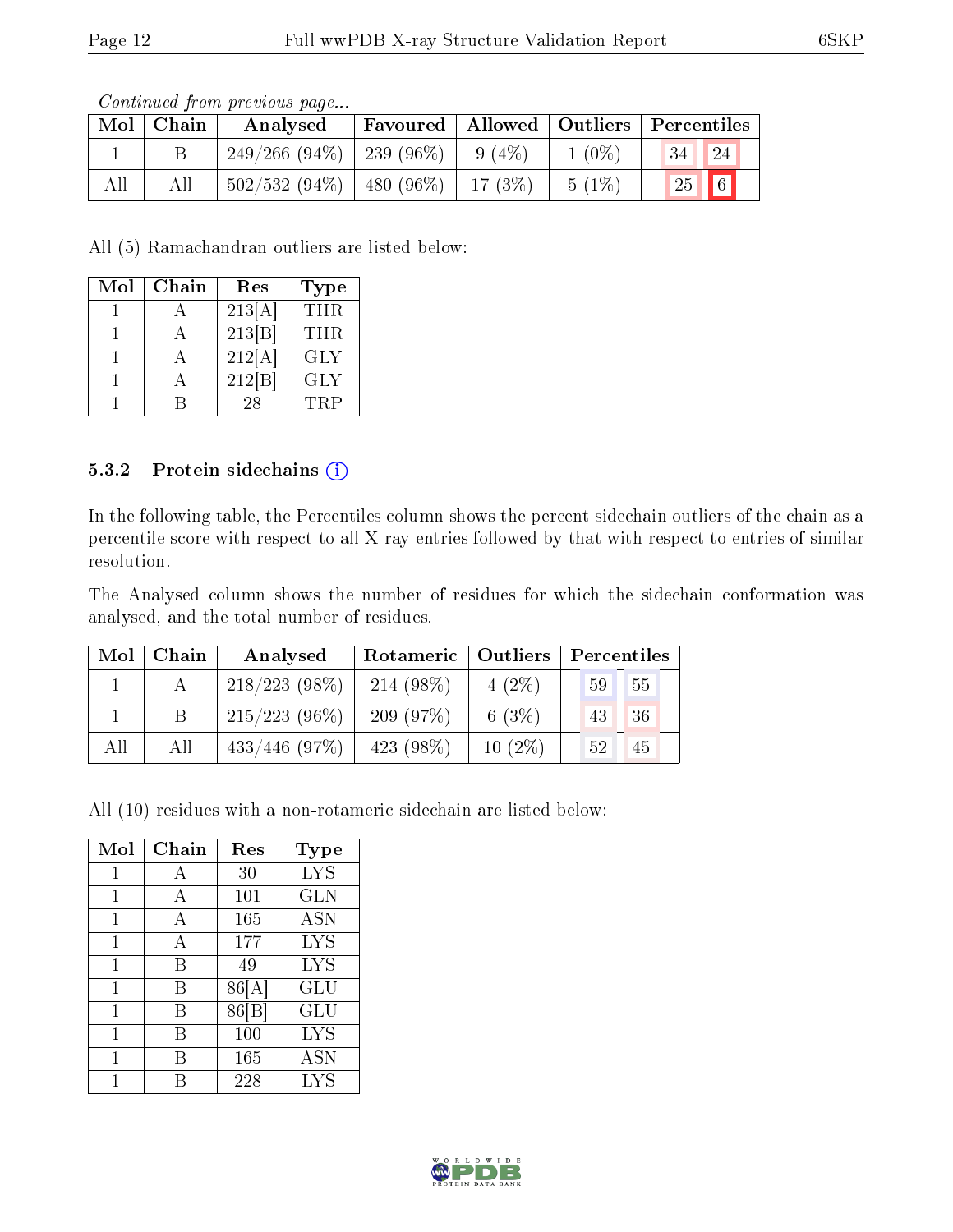Some sidechains can be flipped to improve hydrogen bonding and reduce clashes. There are no such sidechains identified.

#### 5.3.3 RNA  $(i)$

There are no RNA molecules in this entry.

#### 5.4 Non-standard residues in protein, DNA, RNA chains (i)

2 non-standard protein/ $DNA/RNA$  residues are modelled in this entry.

In the following table, the Counts columns list the number of bonds (or angles) for which Mogul statistics could be retrieved, the number of bonds (or angles) that are observed in the model and the number of bonds (or angles) that are defined in the Chemical Component Dictionary. The Link column lists molecule types, if any, to which the group is linked. The Z score for a bond length (or angle) is the number of standard deviations the observed value is removed from the expected value. A bond length (or angle) with  $|Z| > 2$  is considered an outlier worth inspection. RMSZ is the root-mean-square of all Z scores of the bond lengths (or angles).

| Mol |            | $\vert$ Type   Chain $\vert$ | $\perp$ Res | Link | Bond lengths |          |             |         | Bond angles |     |
|-----|------------|------------------------------|-------------|------|--------------|----------|-------------|---------|-------------|-----|
|     |            |                              |             |      | Counts       | RMSZ     | # $ Z  > 2$ | Counts  | RMSZ        | H Z |
|     | <b>KCX</b> |                              | 70          |      |              | $.02\,$  |             | 4.12.14 | 0.47        |     |
|     | KCX        |                              | 70          |      |              | $1.14\,$ |             | 4,12,14 | 0.53        |     |

In the following table, the Chirals column lists the number of chiral outliers, the number of chiral centers analysed, the number of these observed in the model and the number defined in the Chemical Component Dictionary. Similar counts are reported in the Torsion and Rings columns. '-' means no outliers of that kind were identified.

| Mol |  |  | Type   Chain   Res   Link   Chirals   Torsions   Rings |  |
|-----|--|--|--------------------------------------------------------|--|
|     |  |  | 0/7/10/12                                              |  |
|     |  |  | 0/7/10/12                                              |  |

All (1) bond length outliers are listed below:

|  |  |                           | $\vert$ Mol $\vert$ Chain $\vert$ Res $\vert$ Type $\vert$ Atoms $\vert$ Z $\vert$ Observed(A) $\vert$ Ideal(A) $\vert$ |      |
|--|--|---------------------------|-------------------------------------------------------------------------------------------------------------------------|------|
|  |  | $70$   KCX   CE-NZ   2.45 | 1.51                                                                                                                    | 1.45 |

There are no bond angle outliers.

There are no chirality outliers.

There are no torsion outliers.

There are no ring outliers.

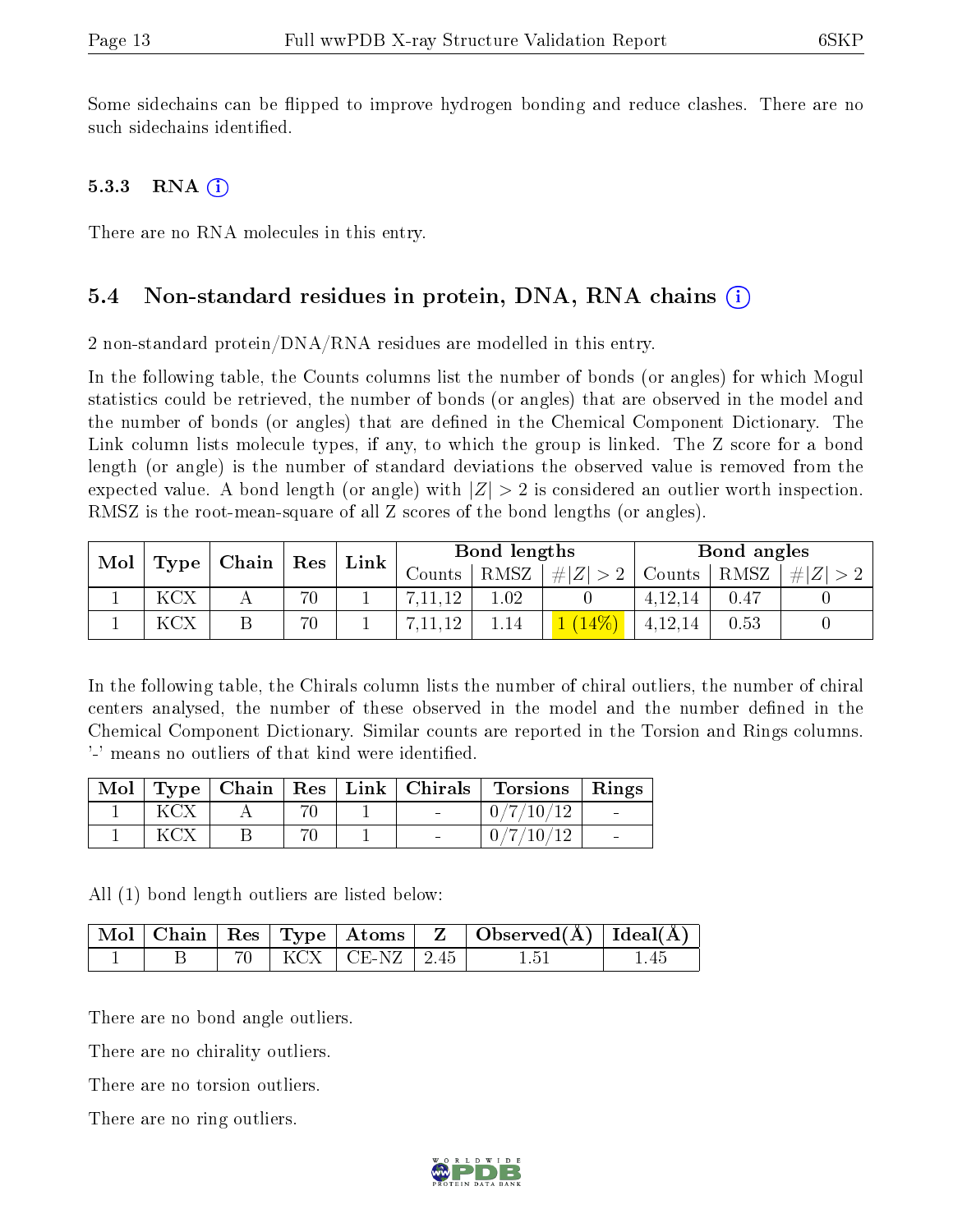No monomer is involved in short contacts.

#### 5.5 Carbohydrates (i)

There are no monosaccharides in this entry.

### 5.6 Ligand geometry (i)

Of 4 ligands modelled in this entry, 1 is monoatomic - leaving 3 for Mogul analysis.

In the following table, the Counts columns list the number of bonds (or angles) for which Mogul statistics could be retrieved, the number of bonds (or angles) that are observed in the model and the number of bonds (or angles) that are dened in the Chemical Component Dictionary. The Link column lists molecule types, if any, to which the group is linked. The Z score for a bond length (or angle) is the number of standard deviations the observed value is removed from the expected value. A bond length (or angle) with  $|Z| > 2$  is considered an outlier worth inspection. RMSZ is the root-mean-square of all Z scores of the bond lengths (or angles).

| Mol |      | Chain | Res | Link                     |            | Bond lengths |             | Bond angles |      |                         |
|-----|------|-------|-----|--------------------------|------------|--------------|-------------|-------------|------|-------------------------|
|     | Type |       |     |                          | Counts     | <b>RMSZ</b>  | # $ Z  > 2$ | Counts      | RMSZ | # $ Z  > 2$             |
|     | PGE  |       | 302 | $\overline{\phantom{a}}$ | 9,9,9      | 0.39         |             | 8,8,8       | 0.40 |                         |
| ച   | M2]  |       | 301 |                          | 13, 20, 20 | 1.39         | 2(15%)      | 7,26,26     | 1.43 | 2(28%)                  |
| ച   | IM2  |       | 301 |                          | 13, 20, 20 | 1.10         | 2(15%)      | 7,26,26     | 2.35 | (42%)<br>3 <sup>°</sup> |

In the following table, the Chirals column lists the number of chiral outliers, the number of chiral centers analysed, the number of these observed in the model and the number defined in the Chemical Component Dictionary. Similar counts are reported in the Torsion and Rings columns. '-' means no outliers of that kind were identified.

| Mol | Type <sub>1</sub> |     | $\mid$ Chain $\mid$ Res $\mid$ Link $\mid$ Chirals | <b>Torsions</b>          | Rings |
|-----|-------------------|-----|----------------------------------------------------|--------------------------|-------|
|     | PGE               | 302 |                                                    | 4/7/7/7                  |       |
|     | IM <sub>2</sub>   | 301 |                                                    | $2/13/32/32$   $0/1/1/1$ |       |
|     | IM2               | 301 |                                                    | $4/13/32/32$   $0/1/1/1$ |       |

|  |  |  |  | All (4) bond length outliers are listed below: |  |  |  |
|--|--|--|--|------------------------------------------------|--|--|--|
|--|--|--|--|------------------------------------------------|--|--|--|

| Mol | Chain |     | $\mid$ Res $\mid$ Type $\mid$ | $\pm$ Atoms $\pm$ |         | $\overline{Z}$   Observed(A) | Ideal(A) |
|-----|-------|-----|-------------------------------|-------------------|---------|------------------------------|----------|
|     |       | 301 | IM2.                          | $C31-C3$          | $-4.34$ | 1.45                         | $1.52\,$ |
|     |       | 301 | IM2.                          | $C31-C3$          | $-3.02$ | 1.47                         | 1.52     |
|     |       | 301 | IM2                           | O7-C7             | $-2.13$ |                              | .19      |
|     |       | 301 | IM2.                          | C6-C61            | $-2.02$ | 1.51                         | -54      |

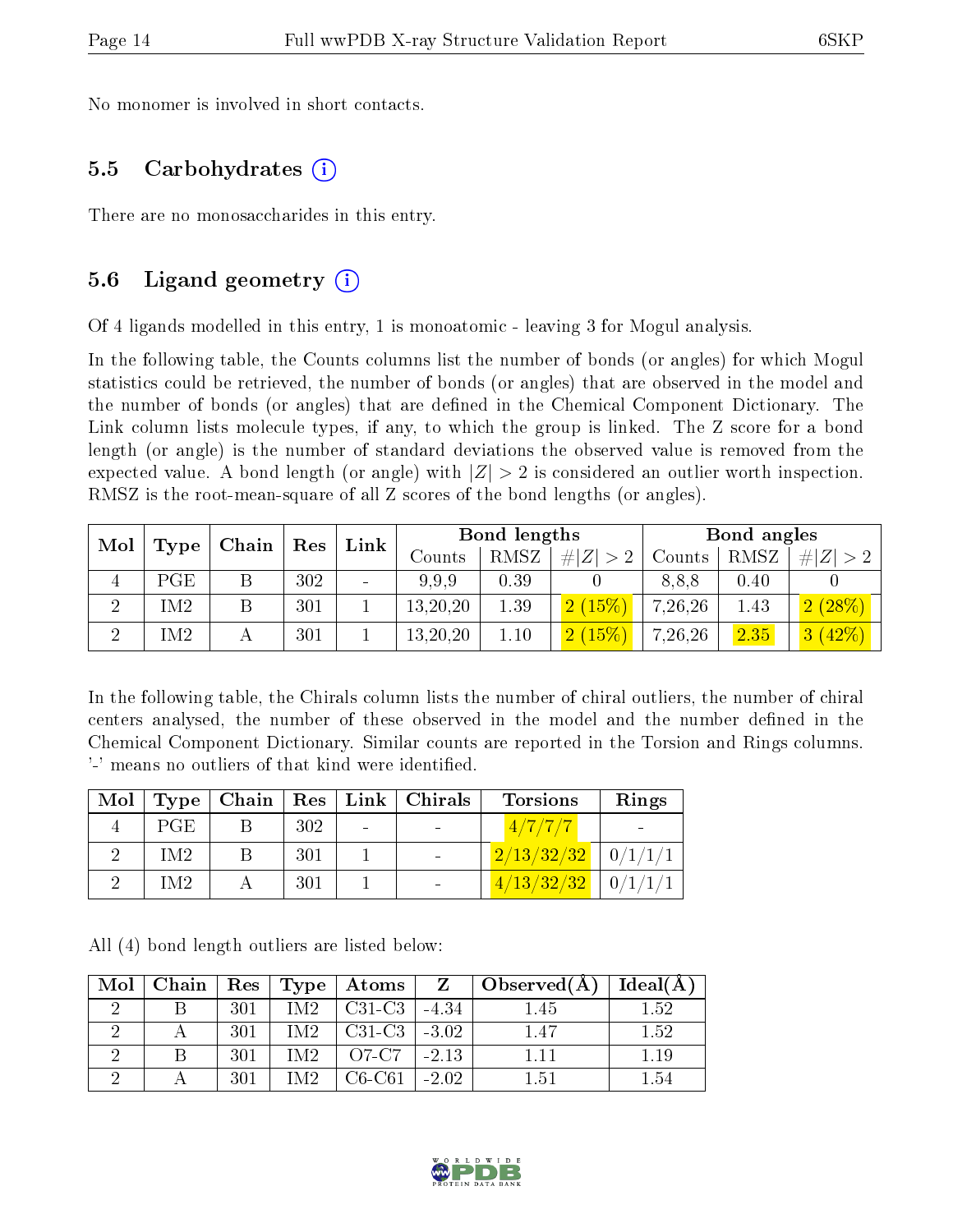| Mol           | Chain | Res | Type | Atoms        |         | Observed $(°)$ | Ideal $(°)$ |
|---------------|-------|-----|------|--------------|---------|----------------|-------------|
| $\mathcal{D}$ |       | 301 | IM2. | O7-C7-C6     | $-3.62$ | 116.08         | 125.23      |
|               |       | 301 | IM2. | $C5-C1-C2$   | 3.49    | 106.35         | 102.58      |
| 2             |       | 301 | IM2  | $C22-S21-C2$ | 3.00    | 108.86         | 103.94      |
|               | B     | 301 | IM2. | $C5-C1-C2$   | 2.82    | 105.63         | 102.58      |
| റ             |       | 301 | IM2  | $C2-C3-N4$   | 2.29    | 114.04         | 108.37      |

All (5) bond angle outliers are listed below:

There are no chirality outliers.

| Mol            | Chain | Res | Type            | Atoms                                                          |
|----------------|-------|-----|-----------------|----------------------------------------------------------------|
| $\overline{2}$ | В     | 301 | IM <sub>2</sub> | C1-C5-C6-C7                                                    |
| 2              | B     | 301 | IM <sub>2</sub> | S21-C22-C23-N24                                                |
| 2              | А     | 301 | IM <sub>2</sub> | C1-C5-C6-C7                                                    |
| 2              | А     | 301 | IM2             | C23-C22-S21-C2                                                 |
| 4              | B     | 302 | PGE             | O1-C1-C2-O2                                                    |
| 4              | В     | 302 | PGE             | O <sub>2</sub> -C <sub>3</sub> -C <sub>4</sub> -O <sub>3</sub> |
| 4              | В     | 302 | PGE             | C4-C3-O2-C2                                                    |
| 2              | А     | 301 | IM <sub>2</sub> | C1-C2-S21-C22                                                  |
| 4              | R     | 302 | PGE             | C3-C4-O3-C5                                                    |
| 2              |       | 301 | IM2             | C22-C23-N24-C25                                                |

All (10) torsion outliers are listed below:

There are no ring outliers.

3 monomers are involved in 7 short contacts:

|  |      | Mol   Chain   Res   Type   Clashes   Symm-Clashes |
|--|------|---------------------------------------------------|
|  | PGE. |                                                   |
|  | MЭ   |                                                   |
|  |      |                                                   |

The following is a two-dimensional graphical depiction of Mogul quality analysis of bond lengths, bond angles, torsion angles, and ring geometry for all instances of the Ligand of Interest. In addition, ligands with molecular weight > 250 and outliers as shown on the validation Tables will also be included. For torsion angles, if less then 5% of the Mogul distribution of torsion angles is within 10 degrees of the torsion angle in question, then that torsion angle is considered an outlier. Any bond that is central to one or more torsion angles identified as an outlier by Mogul will be highlighted in the graph. For rings, the root-mean-square deviation (RMSD) between the ring in question and similar rings identified by Mogul is calculated over all ring torsion angles. If the average RMSD is greater than 60 degrees and the minimal RMSD between the ring in question and any Mogul-identified rings is also greater than 60 degrees, then that ring is considered an outlier. The outliers are highlighted in purple. The color gray indicates Mogul did not find sufficient equivalents in the CSD to analyse the geometry.

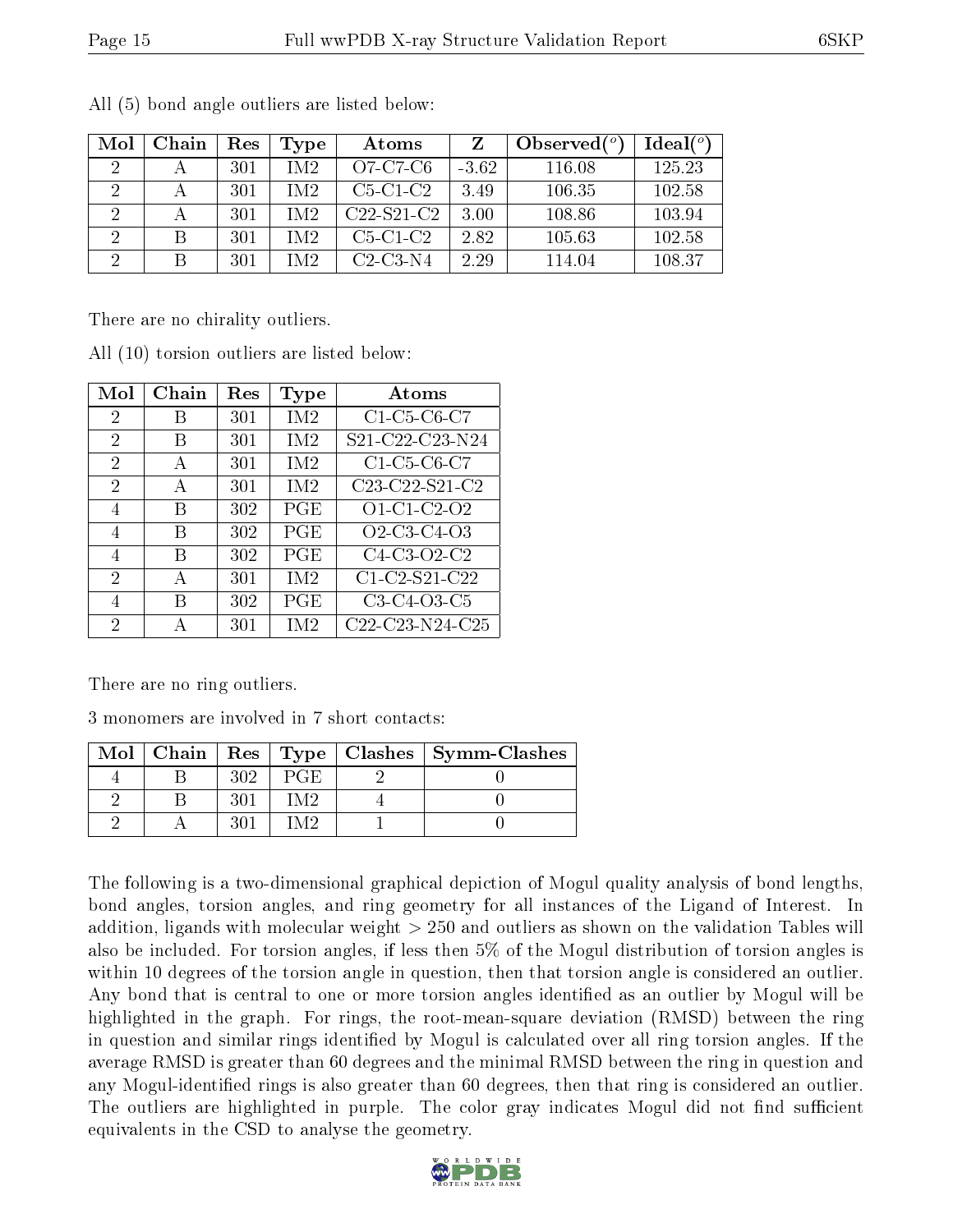

## 5.7 [O](https://www.wwpdb.org/validation/2017/XrayValidationReportHelp#nonstandard_residues_and_ligands)ther polymers (i)

There are no such residues in this entry.

### 5.8 Polymer linkage issues (i)

There are no chain breaks in this entry.

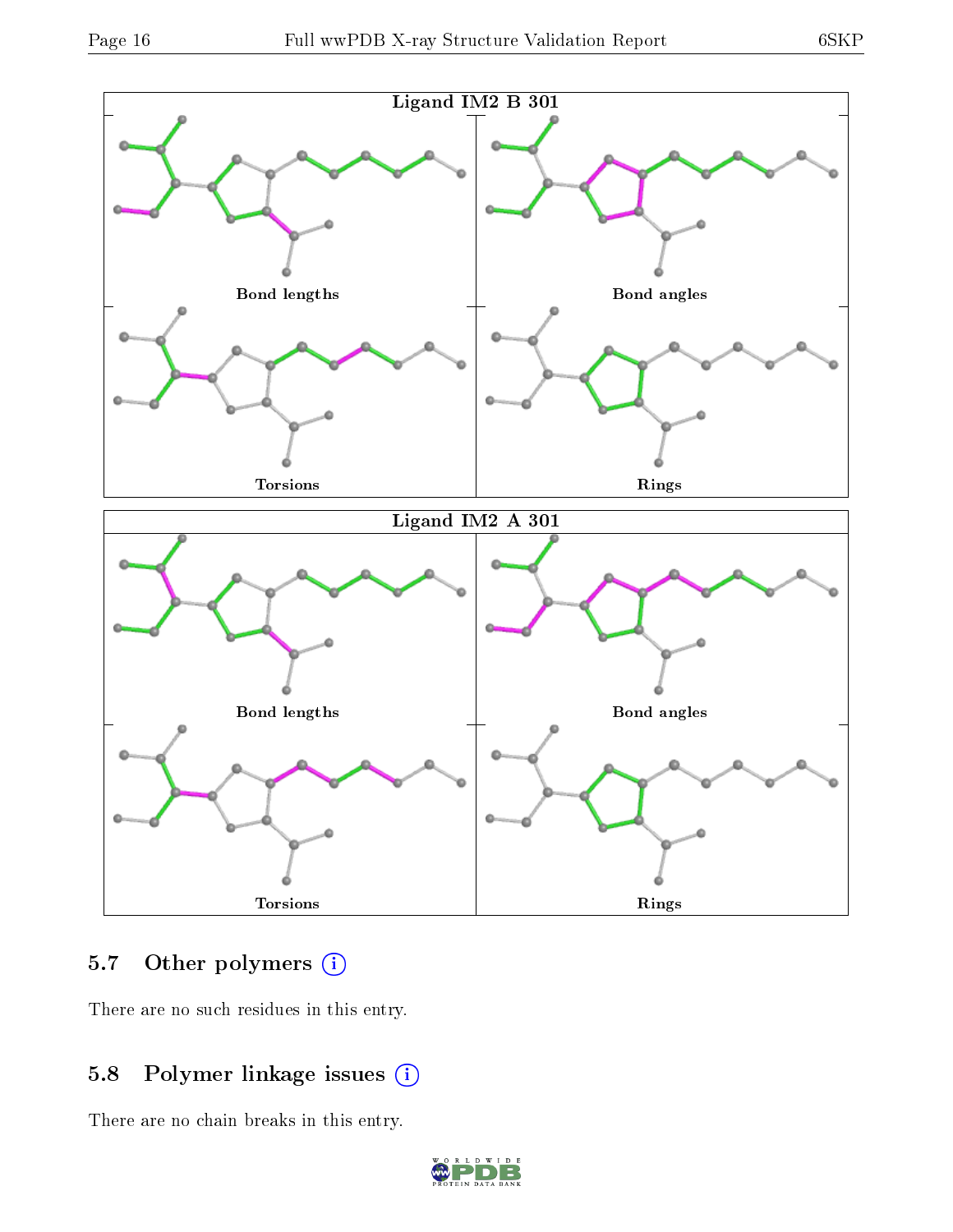## 6 Fit of model and data  $(i)$

### 6.1 Protein, DNA and RNA chains  $(i)$

In the following table, the column labelled  $#RSRZ> 2'$  contains the number (and percentage) of RSRZ outliers, followed by percent RSRZ outliers for the chain as percentile scores relative to all X-ray entries and entries of similar resolution. The OWAB column contains the minimum, median,  $95<sup>th</sup>$  percentile and maximum values of the occupancy-weighted average B-factor per residue. The column labelled ' $Q< 0.9$ ' lists the number of (and percentage) of residues with an average occupancy less than 0.9.

| Mol | Chain | Analysed         | ${ <\hspace{-1.5pt}{\mathrm{RSRZ}} \hspace{-1.5pt}>}$ | $\#\text{RSRZ}\text{>2}$         |  | $OWAB(A^2)$ | $Q<$ 0.9       |            |
|-----|-------|------------------|-------------------------------------------------------|----------------------------------|--|-------------|----------------|------------|
|     |       | $244/266$ (91\%) | 1.15                                                  | $27(11\%)$ 5 6                   |  |             | 19, 29, 53, 70 | $5(2\%)$   |
|     |       | $245/266$ (92\%) | 1.41                                                  | 54 (22%) $\boxed{0}$ $\boxed{0}$ |  |             | 23, 40, 64, 79 | $8(3\%)$   |
| All | Αll   | $489/532(91\%)$  | 1.28                                                  | 81 $(16\%)$                      |  |             | 19, 34, 61, 79 | 13 $(2\%)$ |

All (81) RSRZ outliers are listed below:

| Mol            | Chain                   | Res                 | Type                    | <b>RSRZ</b>      |
|----------------|-------------------------|---------------------|-------------------------|------------------|
| $\mathbf{1}$   | Β                       | 117                 | VAL                     | 7.6              |
| $\mathbf{1}$   | B                       | 92                  | TRP                     | 7.5              |
| $\overline{1}$ | $\overline{\rm A}$      | 198                 | PRO                     | 6.6              |
| $\mathbf{1}$   | B                       | 213                 | <b>THR</b>              | 5.9              |
| $\overline{1}$ | $\overline{\rm A}$      | 180                 | $\overline{\rm ALA}$    | $\overline{5.7}$ |
| $\overline{1}$ | $\boldsymbol{B}$        | 96                  | PRO                     | $\overline{5.3}$ |
| $\overline{1}$ | $\overline{\mathrm{B}}$ | 94                  | <b>GLY</b>              | 5.1              |
| $\overline{1}$ | A                       | $\overline{213[A]}$ | THR                     | 4.9              |
| $\overline{1}$ | $\overline{\mathrm{B}}$ | 216                 | <b>ASN</b>              | 4.8              |
| $\overline{1}$ | $\overline{\mathrm{B}}$ | 127                 | $\overline{\text{VAL}}$ | 4.8              |
| $\overline{1}$ | $\overline{\mathrm{B}}$ | 211                 | <b>VAL</b>              | 4.5              |
| $\overline{1}$ | $\overline{\rm A}$      | $\overline{48}$     | $\overline{\text{SER}}$ | 4.4              |
| $\overline{1}$ | $\overline{\mathrm{B}}$ | 95                  | <b>LYS</b>              | 4.3              |
| $\overline{1}$ | $\overline{\mathrm{B}}$ | 99                  | MET                     | 4.2              |
| $\overline{1}$ | $\overline{\mathrm{B}}$ | 215                 | SER                     | 4.1              |
| $\mathbf{1}$   | $\boldsymbol{B}$        | 198                 | PRO <sub></sub>         | 4.1              |
| $\overline{1}$ | $\overline{\mathrm{B}}$ | 214                 | $\overline{{\rm GLU}}$  | $\overline{4.1}$ |
| $\overline{1}$ | $\boldsymbol{B}$        | 212                 | GLY                     | 4.0              |
| $\overline{1}$ | $\overline{\mathrm{B}}$ | 28                  | TRP                     | $3.9\,$          |
| $\overline{1}$ | $\overline{\rm A}$      | 264                 | <b>ILE</b>              | 3.8              |
| $\overline{1}$ | $\overline{\mathrm{B}}$ | $\overline{102}$    | TRP                     | 3.7              |
| $\overline{1}$ | А                       | $\overline{27}$     | <b>SER</b>              | 3.6              |
| $\overline{1}$ | $\boldsymbol{B}$        | 97                  | $\rm{ARG}$              | $3.6\,$          |
| $\overline{1}$ | Β                       | 100                 | <b>LYS</b>              | 3.6              |

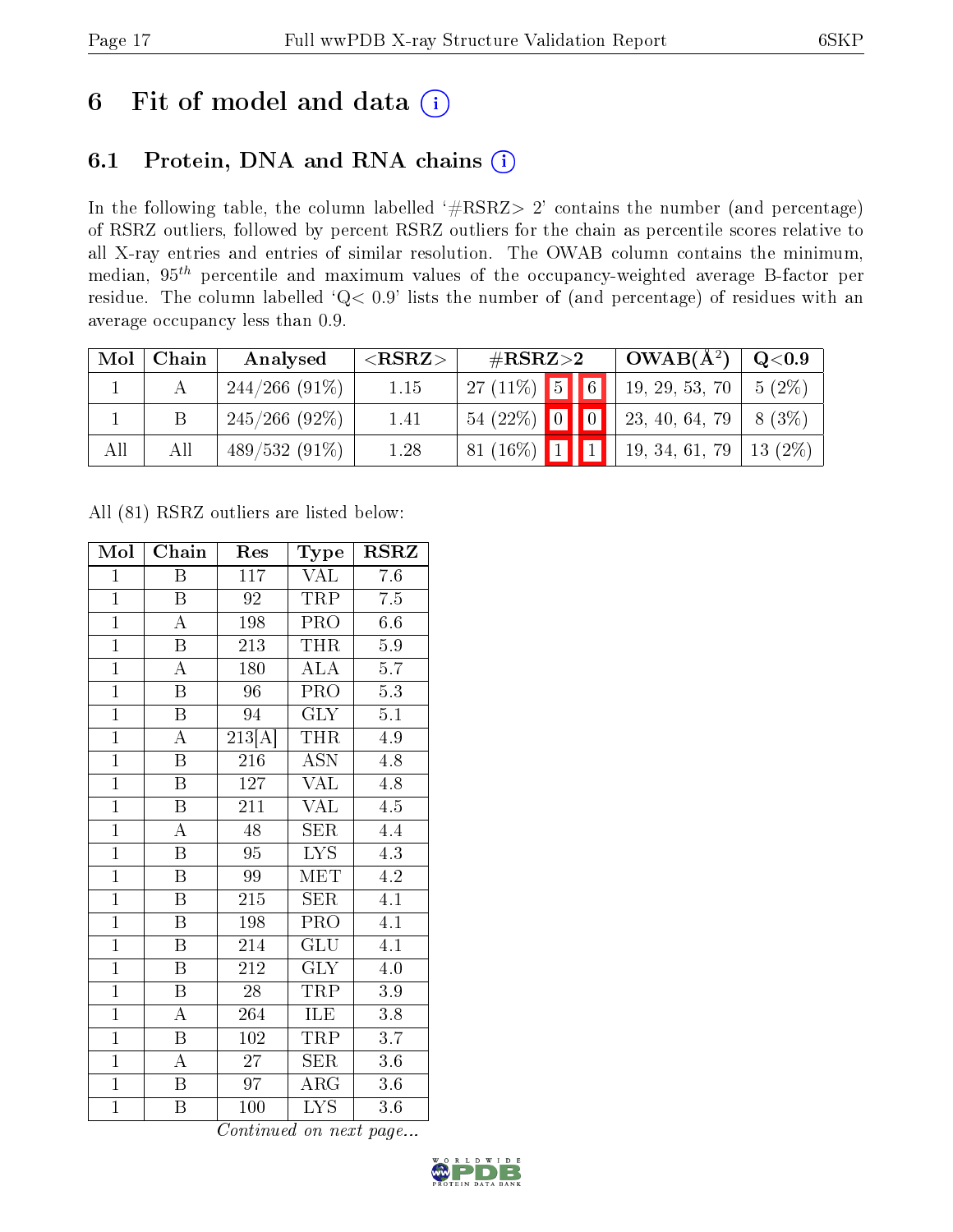| $\mathbf{1}$   | Β                | 84     | <b>LYS</b>              | 3.2 |  |
|----------------|------------------|--------|-------------------------|-----|--|
| $\overline{1}$ | $\boldsymbol{A}$ | 212[A] | <b>GLY</b>              | 3.1 |  |
| $\overline{1}$ | $\boldsymbol{A}$ | 34     | $\rm AL\overline{A}$    | 3.0 |  |
| $\overline{1}$ | $\mathbf B$      | 98     | <b>ALA</b>              | 3.0 |  |
| $\overline{1}$ | $\mathbf B$      | 106    | LEU                     | 3.0 |  |
| $\overline{1}$ | А                | 214[A] | GLU                     | 3.0 |  |
| $\overline{1}$ | B                | 133    | <b>GLN</b>              | 3.0 |  |
| $\overline{1}$ | $\boldsymbol{A}$ | 28     | TRP                     | 2.9 |  |
| $\overline{1}$ | $\boldsymbol{A}$ | 230    | THR                     | 2.9 |  |
| $\overline{1}$ | A                | 208    | PHE                     | 2.8 |  |
| $\overline{1}$ | A                | 200    | <b>TYR</b>              | 2.8 |  |
| $\overline{1}$ | B                | 45     | <b>LYS</b>              | 2.8 |  |
| $\overline{1}$ | Β                | 128    | $\rm GLY$               | 2.8 |  |
| $\overline{1}$ | $\boldsymbol{A}$ | 22     | ILE                     | 2.8 |  |
| $\overline{1}$ | B                | 204    | SER                     | 2.7 |  |
| $\overline{1}$ | B                | 80     | THR                     | 2.7 |  |
| $\overline{1}$ | B                | 25     | ASN                     | 2.7 |  |
| $\overline{1}$ | B                | 192    | LEU                     | 2.6 |  |
| $\overline{1}$ | $\overline{B}$   | 81     | <b>GLY</b>              | 2.6 |  |
| $\overline{1}$ | $\boldsymbol{B}$ | 265    | $\text{GL}\overline{Y}$ | 2.6 |  |
| $\overline{1}$ | Β                | 37     | VAL                     | 2.6 |  |

Mol Chain Res Type RSRZ  $1 \mid A \mid 215[A] \mid \text{SER} \mid 3.5$ 1 B 201 LEU 3.5 1 | B | 104 | ARG | 3.4 1 B 208 PHE 3.3 1 B 27 SER 3.3

1 B 26 THR 3.3<br>1 B 82 VAL 3.3

1 | B | 243 | ASN | 2.6 1 A 262 GLY 2.6 1 B 113 GLN 2.6 1 | A | 102 | TRP | 2.5 1 | B | 244 | GLU | 2.4 1 | A | 181 | SER | 2.4

1 B 148 GLY 2.3<br>1 B 66 ALA 2.3

1 | A | 265 | GLY | 2.3 1 A 260 SER 2.2 1 B 93 ASP 2.2

1 B 101 GLN 2.2<br>1 A 179 SER 2.2

1 A 178 LEU 2.2

1 | B | 66 | ALA

1 | A | 179 | SER

1 B 82 VAL

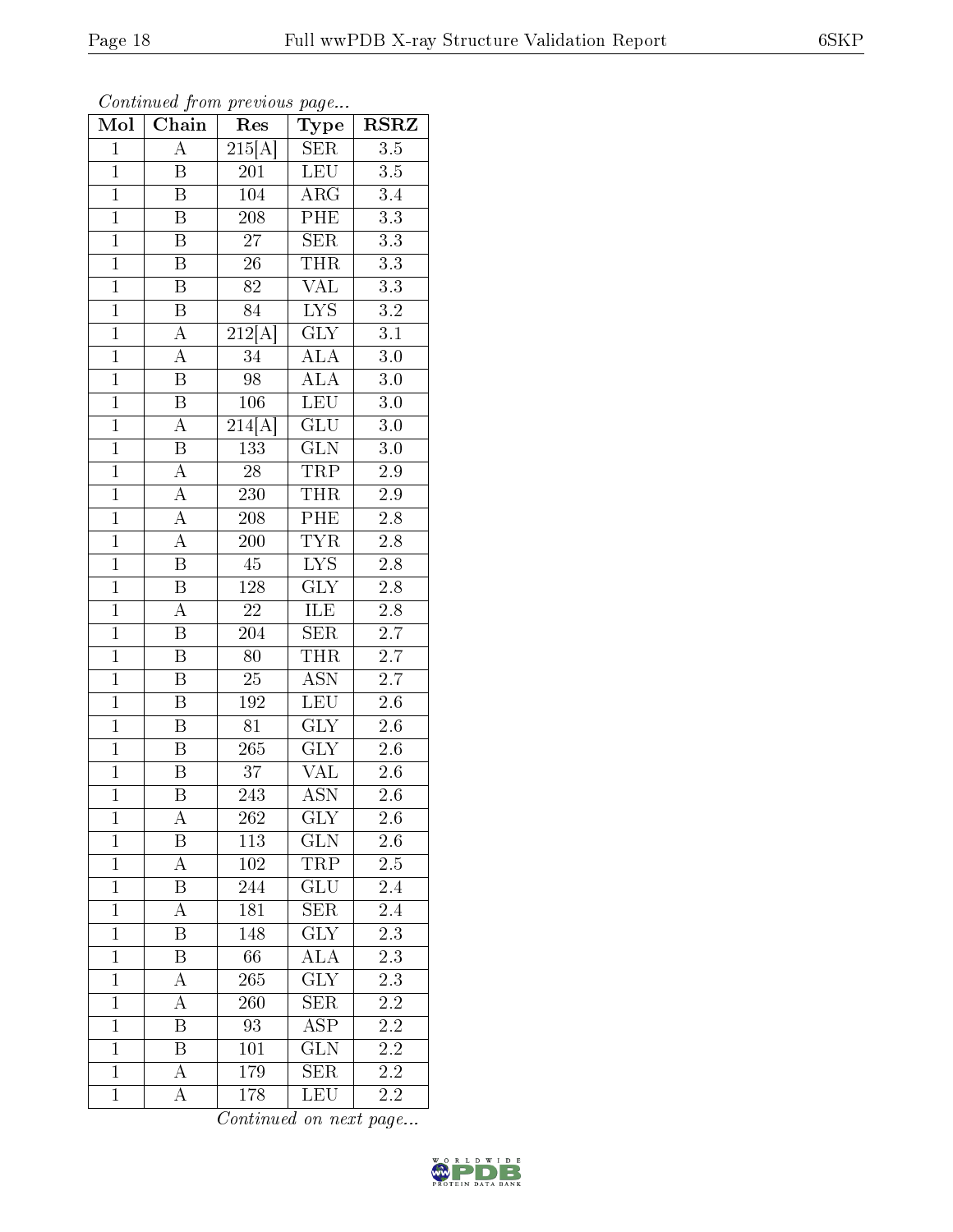| Mol          | Chain          | Res   | <b>Type</b> | <b>RSRZ</b> |
|--------------|----------------|-------|-------------|-------------|
| $\mathbf{1}$ | Β              | 130   | <b>VAL</b>  | 2.2         |
| $\mathbf{1}$ | B              | 147   | SER         | $2.2\,$     |
| $\mathbf{1}$ | Β              | 87[A] | <b>HIS</b>  | 2.2         |
| $\mathbf{1}$ | B              | 105   | ASP         | 2.2         |
| $\mathbf{1}$ | $\bf{A}$       | 78    | LEU         | 2.1         |
| 1            | A              | 64    | <b>LEU</b>  | 2.1         |
| $\mathbf{1}$ | $\bf{A}$       | 111   | ALA         | 2.1         |
| $\mathbf{1}$ | $\overline{A}$ | 191   | ALA         | 2.1         |
| $\mathbf{1}$ | $\bf{A}$       | 32    | PHE         | 2.0         |
| $\mathbf{1}$ | B              | 91    | <b>LYS</b>  | 2.0         |
| $\mathbf{1}$ | B              | 103   | GLU         | 2.0         |
| $\mathbf{1}$ | B              | 129   | GLU         | 2.0         |
| $\mathbf{1}$ | B              | 151   | ASP         | 2.0         |
| $\mathbf{1}$ | B              | 252   | SER         | 2.0         |
| $\mathbf{1}$ | Β              | 107   | THR         | 2.0         |

#### 6.2 Non-standard residues in protein, DNA, RNA chains (i)

In the following table, the Atoms column lists the number of modelled atoms in the group and the number defined in the chemical component dictionary. The B-factors column lists the minimum, median,  $95<sup>th</sup>$  percentile and maximum values of B factors of atoms in the group. The column labelled  $Q< 0.9$ ' lists the number of atoms with occupancy less than 0.9.

|  |  |       |      |      | $\vert$ Mol $\vert$ Type $\vert$ Chain $\vert$ Res $\vert$ Atoms $\vert$ RSCC $\vert$ RSR $\vert$ B-factors(A <sup>2</sup> ) $\vert$ Q<0.9 |  |
|--|--|-------|------|------|--------------------------------------------------------------------------------------------------------------------------------------------|--|
|  |  | 12/13 | 0.87 |      | 29, 36, 46, 48                                                                                                                             |  |
|  |  | 12/13 | 0.88 | 0.17 | 19.24.31.32                                                                                                                                |  |

#### 6.3 Carbohydrates (i)

There are no monosaccharides in this entry.

### 6.4 Ligands  $(i)$

In the following table, the Atoms column lists the number of modelled atoms in the group and the number defined in the chemical component dictionary. The B-factors column lists the minimum, median,  $95<sup>th</sup>$  percentile and maximum values of B factors of atoms in the group. The column labelled  $Q< 0.9$ ' lists the number of atoms with occupancy less than 0.9.

|  |  |                       |                                 |              | $\mid$ Mol $\mid$ Type $\mid$ Chain $\mid$ Res $\mid$ Atoms $\mid$ RSCC $\mid$ RSR $\mid$ B-factors(A <sup>2</sup> ) $\mid$ Q<0.9 |  |
|--|--|-----------------------|---------------------------------|--------------|-----------------------------------------------------------------------------------------------------------------------------------|--|
|  |  | $301 \mid 20/20 \mid$ | $\sim$ 1 $0.57$ $^{-1}$ $^{-1}$ | $\perp$ 0.24 | 39,49,62,62                                                                                                                       |  |

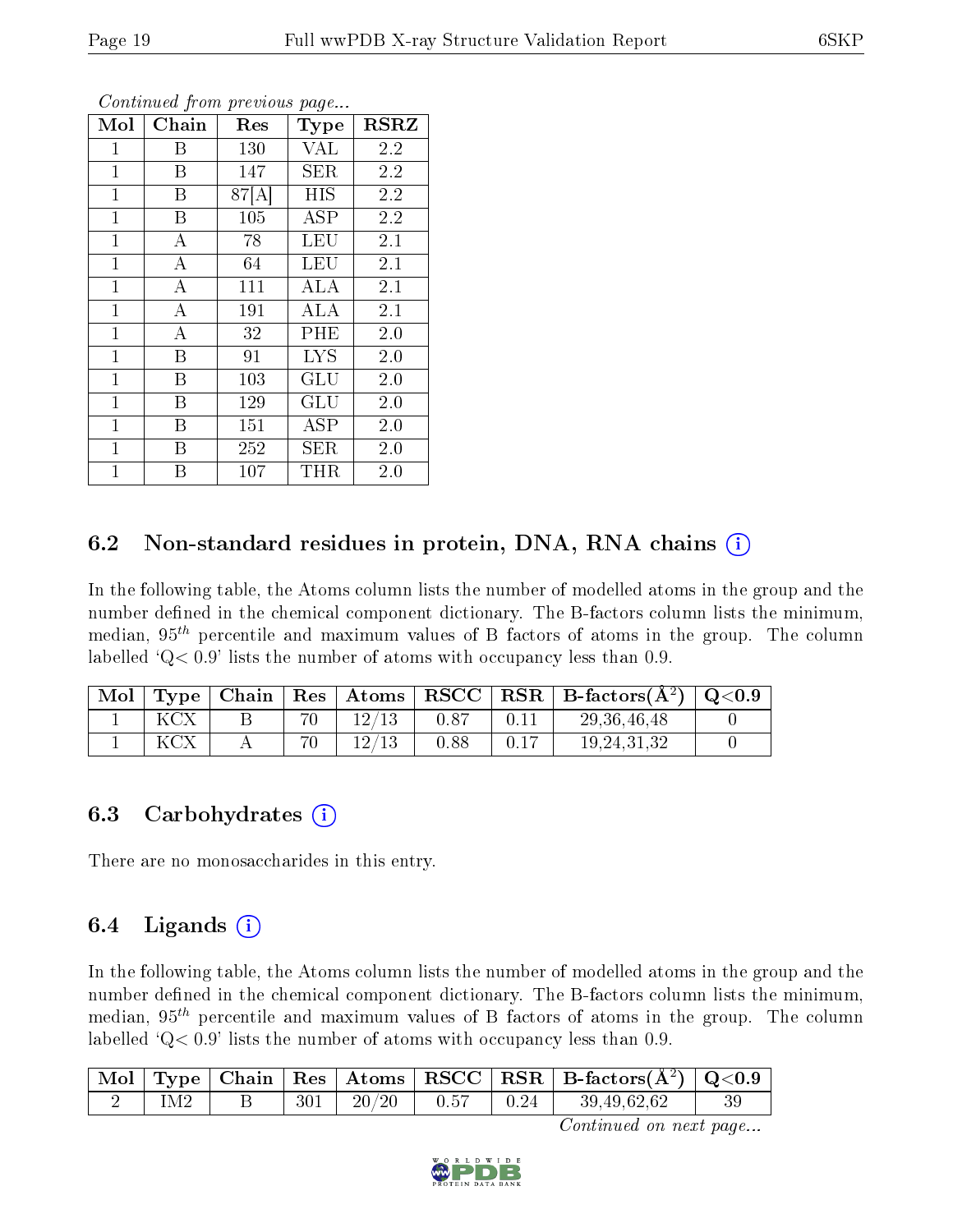Continued from previous page...

| Mol | Type           | Chain | Res | Atoms | RSCC |      | $R$ RSR $\parallel$ B-factors( $A^2$ ) | Q <sub>0.9</sub> |
|-----|----------------|-------|-----|-------|------|------|----------------------------------------|------------------|
|     | PGE.           |       | 302 | ، 10  | 0.62 | 0.21 | 56,67,77,77                            |                  |
|     | NΑ             |       | 302 |       |      | 0.45 | 66,66,66,66                            |                  |
|     | M <sub>2</sub> |       | 301 | 20/20 | 0.83 | 0.20 | 34, 47, 57, 62                         |                  |

The following is a graphical depiction of the model fit to experimental electron density of all instances of the Ligand of Interest. In addition, ligands with molecular weight  $> 250$  and outliers as shown on the geometry validation Tables will also be included. Each fit is shown from different orientation to approximate a three-dimensional view.